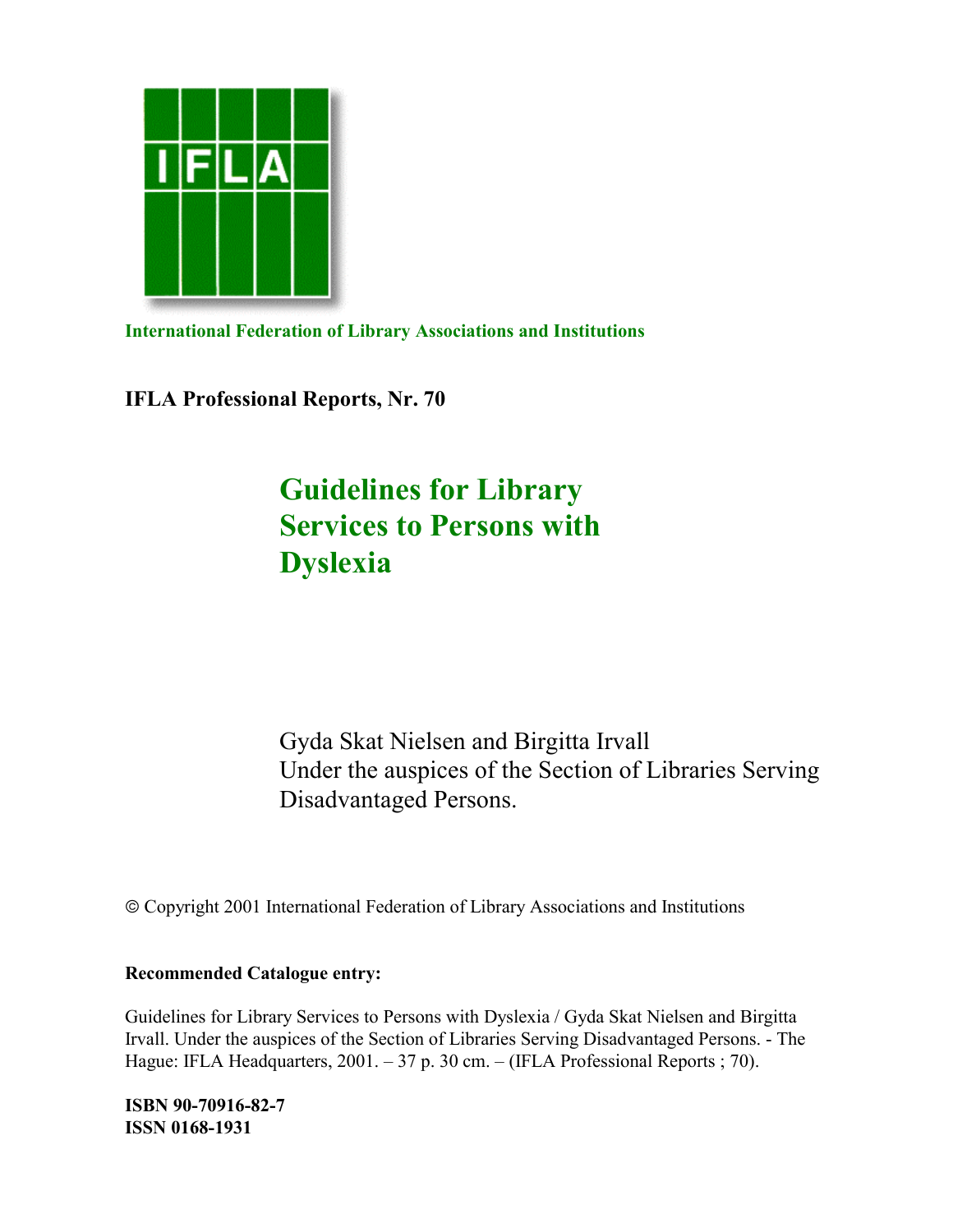## **Foreword**

Within the last ten years there has in many countries been an increasing interest in dyslexia – or specific learning difficulties – not only among scientists and other professionals*,* but also in the general society. Although some people with reading and writing difficulties still hesitate to reveal their disability, many now openly discuss the problems they encounter in a world full of letters. This openness has created a deeper understanding of dyslexia and the problems related to this invisible disability that affects about 8% of the world's population.

At the 1997 IFLA Conference in Copenhagen a workshop "Access to Information: Serving Persons with Dyslexia" was arranged by the IFLA Section of Libraries Serving Disadvantaged Persons (LSDP), the Danish Professional Group of Outreach Library Service*,* and the European Dyslexia Association (EDA*).* The workshop was complemented by a poster session on dyslexia.

At the 1999 IFLA Conference in Bangkok, LSDP and EDA likewise presented a poster session on dyslexia: "Dyslexia is everywhere. What does your library do?"

The great interest shown and the many questions asked during these conferences clearly demonstrates an increasing interest in dyslexia among librarians from all over the world, as well as a desire to learn what librarians can do to serve this large group of disabled persons.

The Section of Libraries Serving Disadvantaged Persons wants to continue and expand on the 1997 and 1999 initiatives with these "Guidelines for Library Services to Persons with Dyslexia." The information contained in this document could also, to a certain degree, be helpful for libraries serving other groups with reading difficulties.

The LSDP Section hopes that these Guidelines will inspire libraries to help dyslexic people in accessing information and culture on equal terms with the rest of society.

*Birgitta Irvall & Gyda Skat Nielsen* 

## **Acknowledgments**

We are grateful to the many persons who helped put this publication together: the members of the *Standing Committee* of the IFLA Section of Libraries Serving Disadvantaged Persons (LSDP); Birgitta Ahlén, Uppsala Stads- och Länsbibliotek, Sweden; Margareta Norberg, Eskilstuna Stads- och Länsbibliotek, Sweden; and Susanne Bertschinger and Robin Salter, European Dyslexia Association. We would also like to thank Vibeke Lehmann, LSDP, for her help adjusting the language of the Guidelines.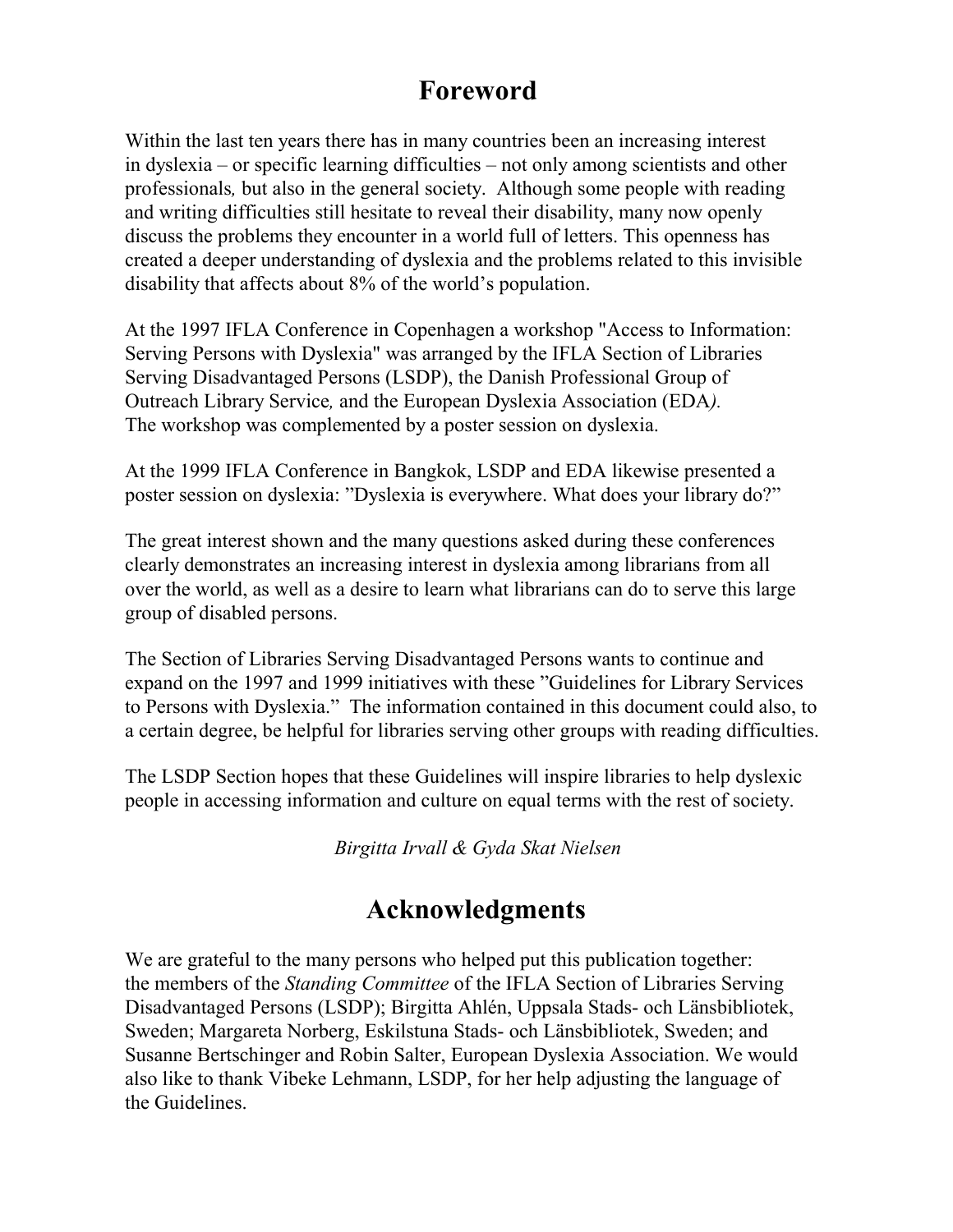# **WHAT IS DYSLEXIA?**

"Dyslexia is a complex neurological condition which is constitutional in origin. The symptoms may affect many areas of learning and function, and may be described as a specific difficulty in reading, spelling and written language. One or more of these areas may be affected."

*(British Dyslexia Association)* 

"Dyslexia is a medical term; specific learning disability is an educational one. They are both used to describe a condition that is congenital and, thought by many researchers, to be a genetically-transmitted organic difference in the language centre of the brain. It is not caused by mental handicap, sensory defect, emotional disturbance or cultural deprivation.

It is believed there may be a variety of causes but recent research has identified a "gene" as one possible cause. The problem can often be traced back to an organic difference in the brain that is hereditary.

At present, there is no cure for dyslexia so a dyslexic person is dyslexic for life and needs to develop strategies to overcome his or her specific difficulties.

Dyslexia occurs worldwide regardless of culture or language and affects about 8% of the population who experience a syndrome that can inhibit learning; 2-4% of the population can be seriously affected by it.

Dyslexic people experience difficulty in processing language both written and oral. Besides having problems in mastering reading, writing and spelling, many confuse directions, sequences, verbal labels and letters, words and numbers that look or sound similar. Despite intelligence and motivation, without identification and support, dyslexic children do not learn as their peers do but, when diagnosed, dyslexic people can be helped to learn with specialist teaching that is success-orientated, structured and systematic. They also require a great deal of support and encouragement.

Dyslexia does not mean lack of intelligence and many dyslexic people, after receiving the appropriate help at school or by private tutor, go on to obtain university degrees."

*(European Dyslexia Association)*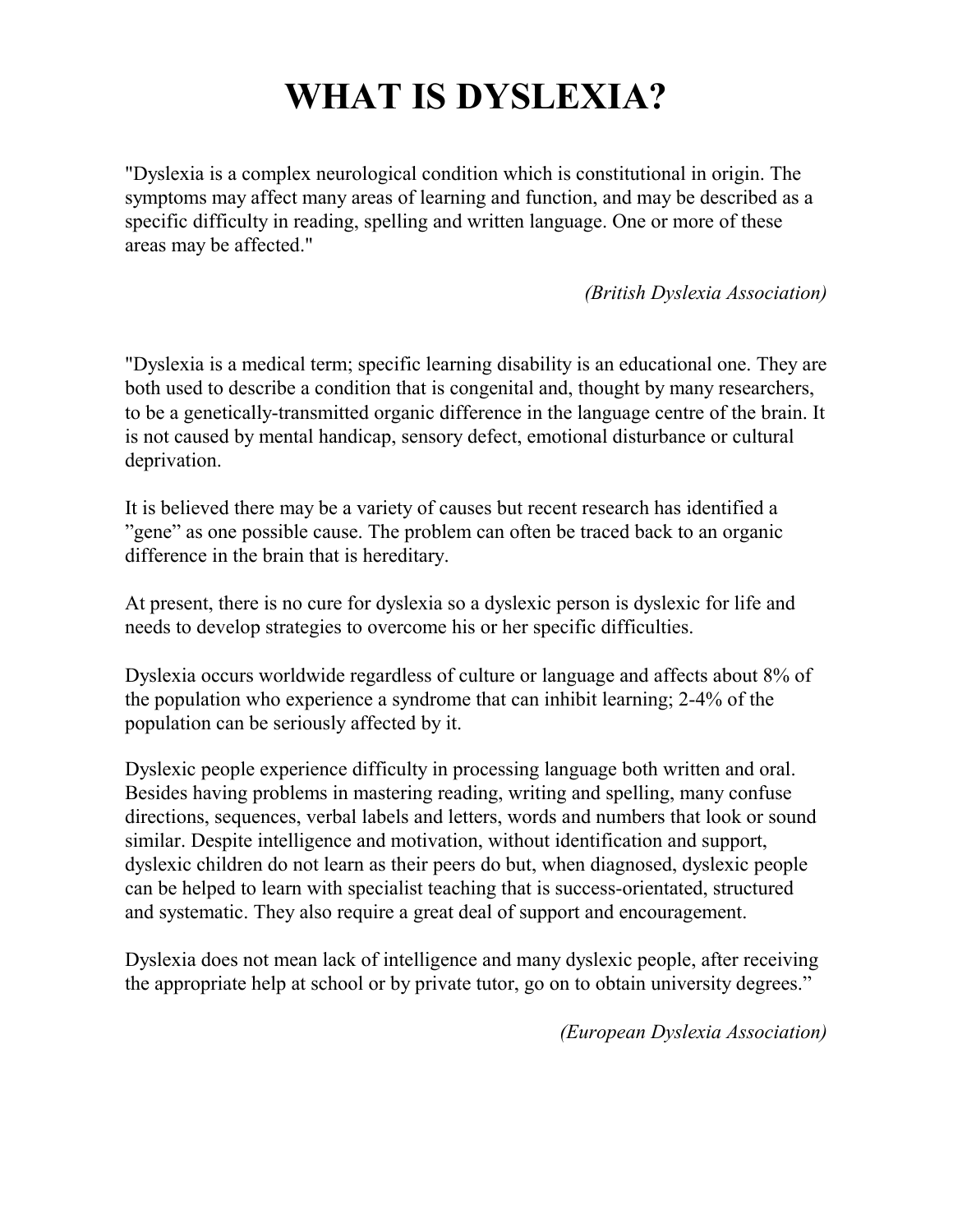# **THE DEMOCRATIC ASPECT**

The democratic right of access to culture, literature and information extends to all, including those with different degrees of reading difficulties. It is of vital importance that all citizens be able to obtain information about what is going on in society. In order to exercise one's democratic rights and control one's own life, every citizen must be well informed.

Quality of life is also an important factor. Being able to read gives people a tremendous amount of self-confidence. It enables them to expand their view of the world and take control of their own lives. Through reading, people are able to share ideas, thoughts and experiences, and grow as human beings.

Reading promotion is strongly supported by the Standard Rules of the United Nation concerning persons with disabilities, the UNESCO Public Library Manifesto and the Charter for the Reader.

## **The Standard Rules of the United Nation**

In 1993, the United Nations adopted a document called *The Standard Rules on the Equalization of Opportunities for Persons with Disabilities* (see appendix 1). The Standard Rules are not compulsory, but will become customary rules when implemented by a large number of states. Rule 5 declares that governments should develop strategies to make information services and documentation accessible for all persons with disabilities and should encourage the media, especially TV, radio and newspapers, to make their services accessible. Rule 10 says that people with disabilities should be able to participate in cultural activities on an equal basis and that countries should develop and implement methods to make literature, films and theater accessible to persons with disabilities.

## **UNESCO Public Library Manifesto**

In November 1994, UNESCO published *the Public Library Manifesto* (see appendix 2). This key document proclaims UNESCO's belief in the public library as a living force for education, culture and information, and as an essential agent for the fostering of peace and spiritual welfare through the minds of men and women.

"The services of the public library are provided on the basis of equality of access for all, regardless of age, sex, religion, nationality, language or social status. Specific service and materials must be provided for those users who cannot, for whatever reasons, use the regular services and materials, for example linguistic minorities,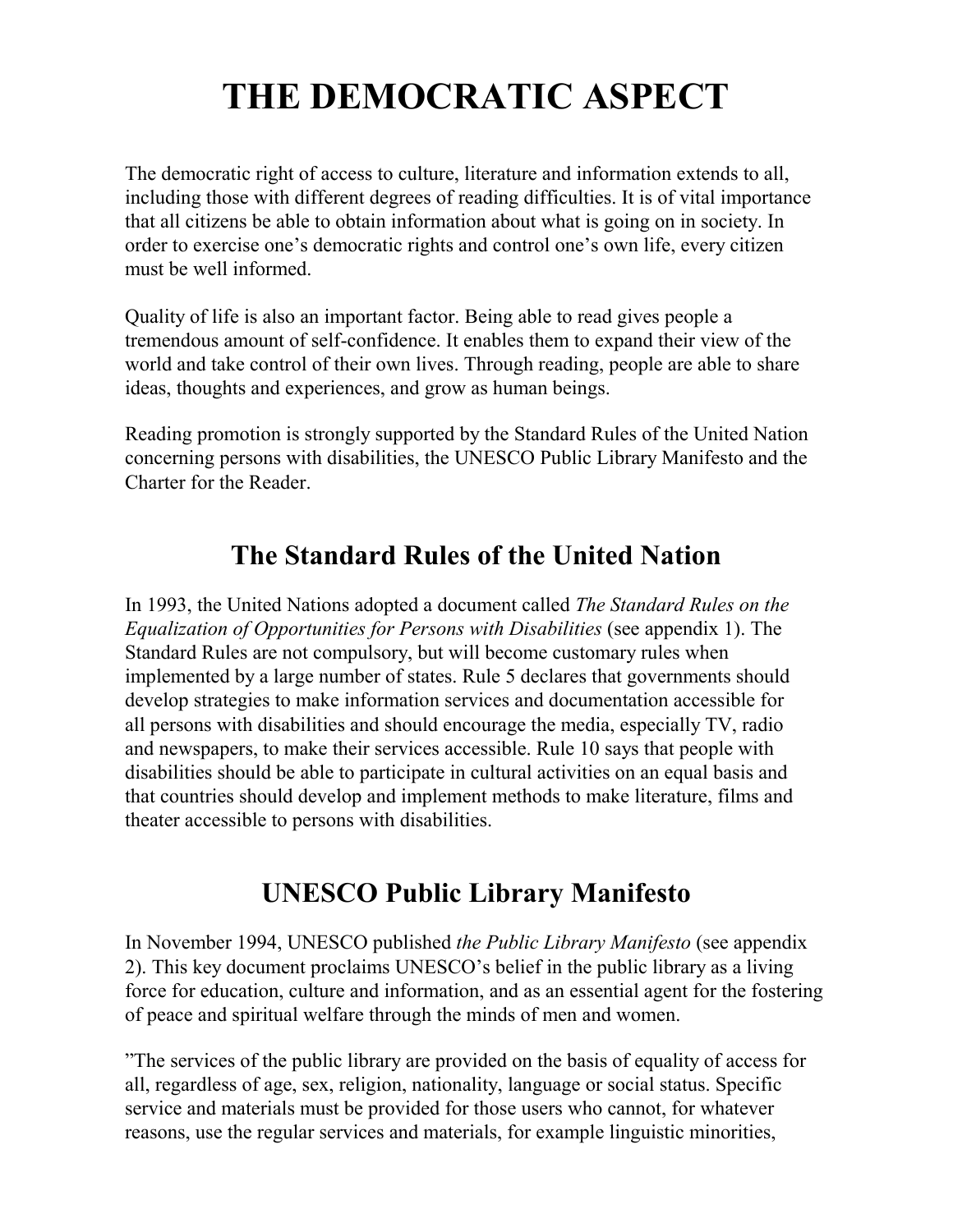people with disabilities and people in hospital or prison."

## **The Charter for the Reader**

The International Publishers Association and the International Book Committee jointly adopted *The Charter for the Reader* in 1992 (see appendix 3). The Charter declares that reading is the key to our cultural and scientific heritage and promotes international understanding. Democracy depends on well informed people. The printed word is an essential element in an individual's personal development and his or her focus on the outside world and on other people.

There is a need for information on reading. The only way to make reading available to everyone is for publishers, libraries and other information providers to work in partnership with cultural, educational and social organizations to engage in the promotion of reading. Such an alliance of public and private interests offers the best hope of fulfilling universal reading needs.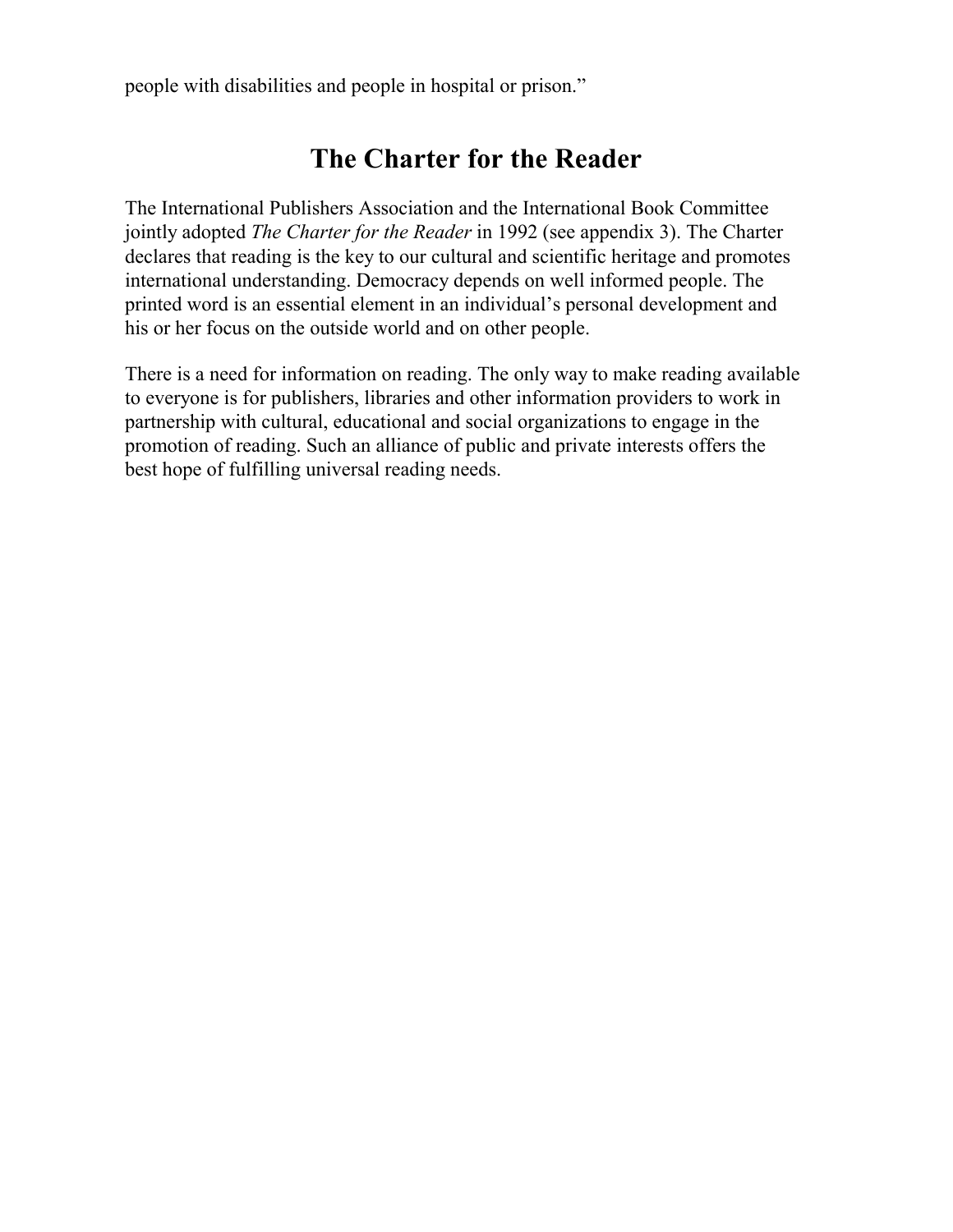# **THE NEED FOR KNOWLEDGE OF DYSLEXIA AMONG THE LIBRARY STAFF**

Many people with specific learning difficulties feel that libraries have nothing to offer them. "I don't visit the library, because I don't want any more failures", a dyslexic young man once said. (See Appendix 4).

For librarians it may be quite difficult to understand that venturing inside a library presents a real barrier to some people. It is, therefore, the responsibility of the entire library staff to make sure that weak readers receive attentive service when they do visit the library.

Dyslexic people frequently have low self-esteem. During their school years they often experienced a sense of failure which makes them very vulnerable. We have to make an extra effort to make this large group of people who are unaccustomed to the library feel welcome when they visit. This may mean changing the attitude of library staff and teaching them the appropriate way to interact with and assist dyslexic library patrons.

Some librarians may think that patrons with reading difficulties are more "troublesome" and less "interesting" than other patrons. This attitude may stem from inadequate training in library school and lack of knowledge about various disabilities.

## **Library schools**

It is important that library schools and other institutions educating librarians include information about dyslexia in their curricula. Preferably the students should acquire a broad knowledge of various reading difficulties and the needs of people affected by these. It may be useful to invite a dyslexic person to talk to library school students about what he/she would like to see the library provide in terms of materials and services. Such face-to face contact is often the best way to gain a deeper understanding of a specific condition or problem.

## **Continuing education**

A more comprehensive understanding of dyslexia may be obtained through workshops, conferences, and other continuing education that focus on library services to persons with reading difficulties. Such activities may be arranged by library schools, the national library agency, or professional organizations – preferably in cooperation with existing dyslexia associations*.* All levels of school and public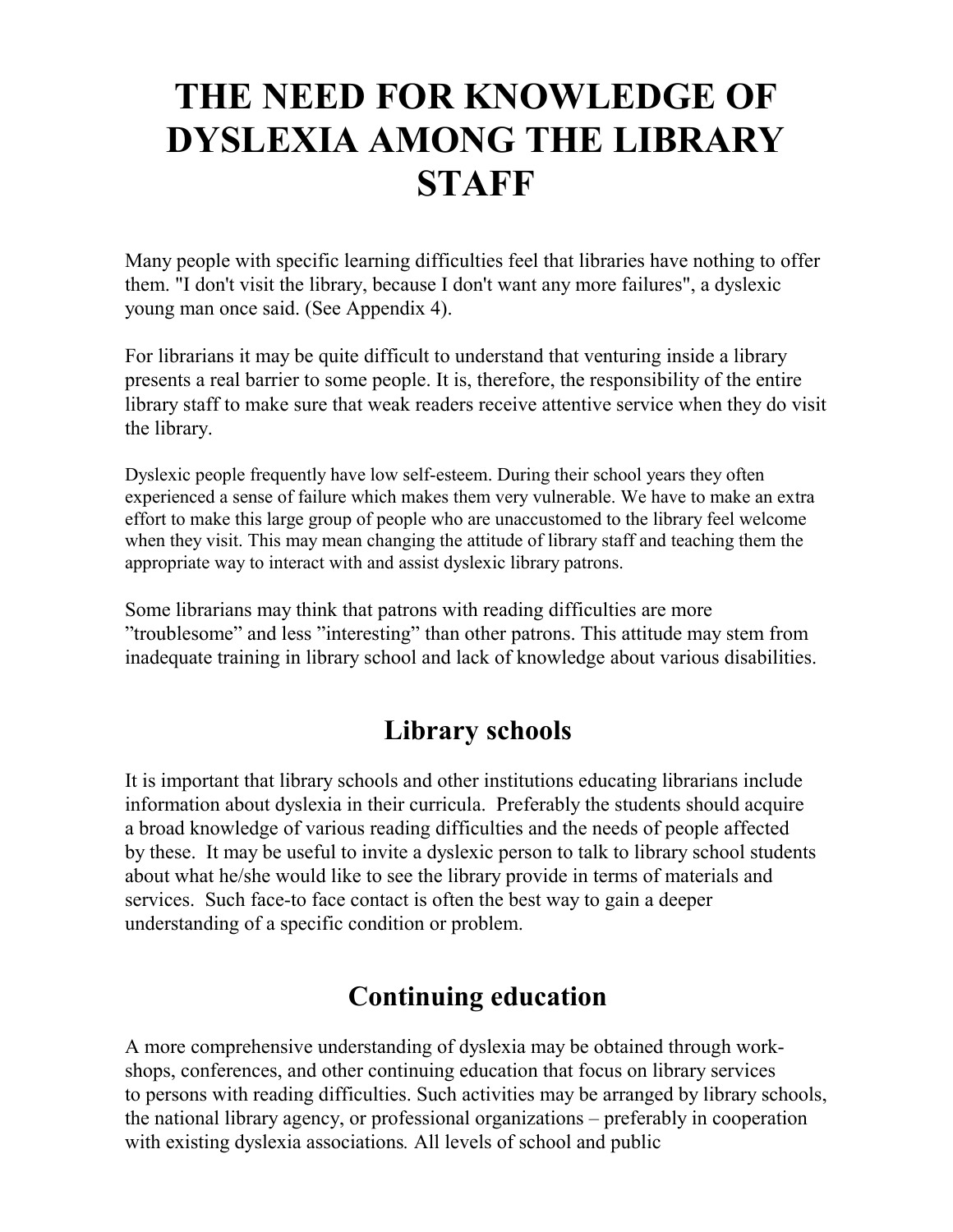library staff should participate in these continuing education and training activities.

Having a dyslexic person(s) participate in one or more staff meeting(s) to inform about the problems and needs of people with dyslexia may be very useful for the daily work in the library and for the understanding of this disability.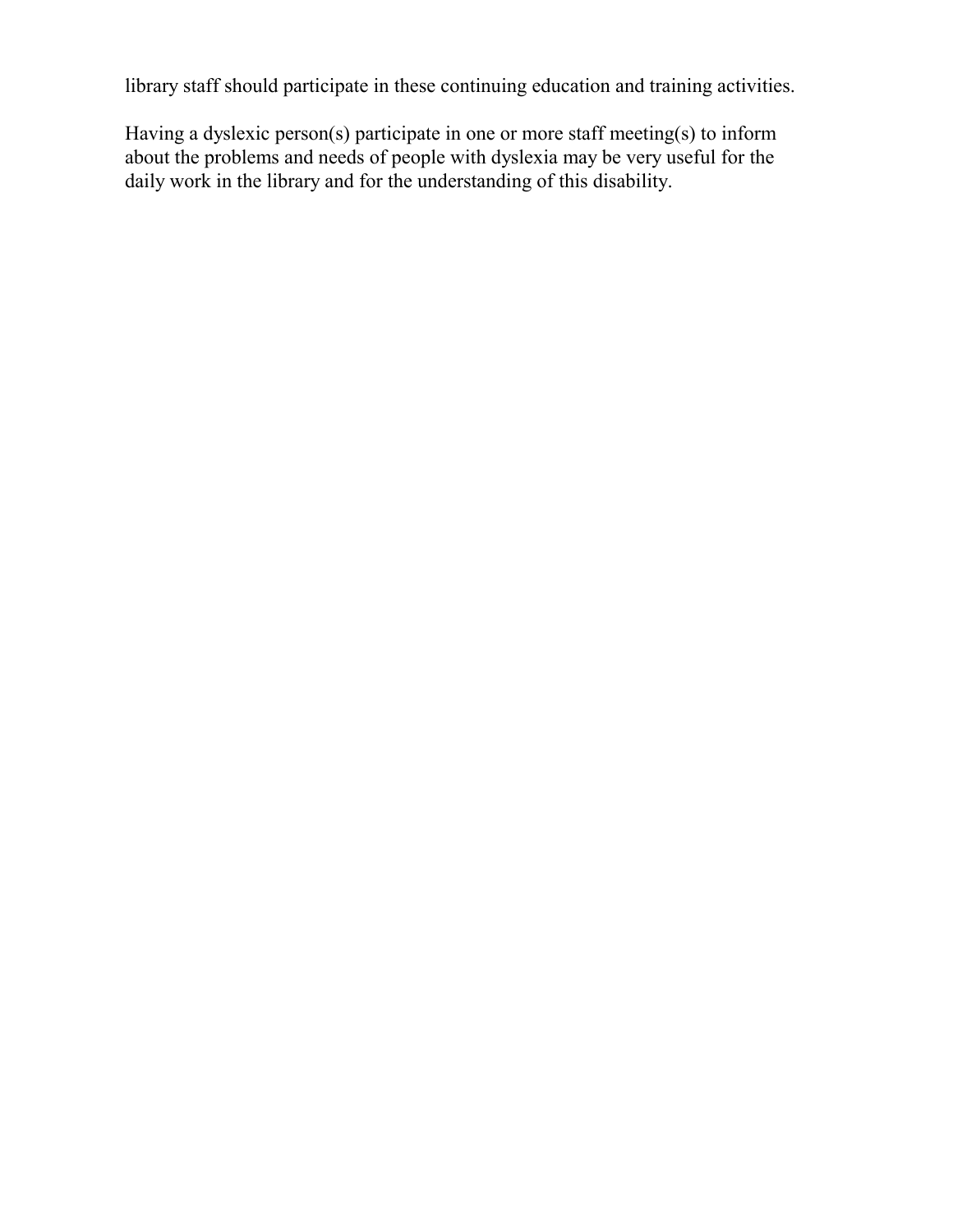# **LIBRARY SERVICES TO CHILDREN WITH DYSLEXIA**

Children's librarians should have a solid knowledge of reading problems and reading materials suitable for all reading levels. Children's rhymes, Easy-to-Read-books, books with many illustrations, and talking books should be a part of the children's collections.

A special kind of talking books with text read in 2-3 different speeds are also useful for those who need to read the accompanying text slowly*.* All children with reading problems should have the opportunity to experience the joy of reading by listening to talking books. A child who has felt the joy of reading will work harder to improve his/her reading skills.

The library should cooperate with nursery schools in offering books with children's rhymes, which provide a pre-school reading training that is very useful, especially for dyslexic children. The library may also provide schools and parents with materials for reading instruction, e.g*.* books combined with talking books, Easy-to-Read-books, carefully chosen texts at the appropriate reading level*,* as well as educational computer programs. Close cooperation between schools, libraries and parents is essential for children with reading difficulties. It should, however, be mentioned that many parents of dyslexic children are dyslexic themselves and therefore not able to read aloud to their children or help them with their studies. Even so, with the right training in school most children can learn to read and write.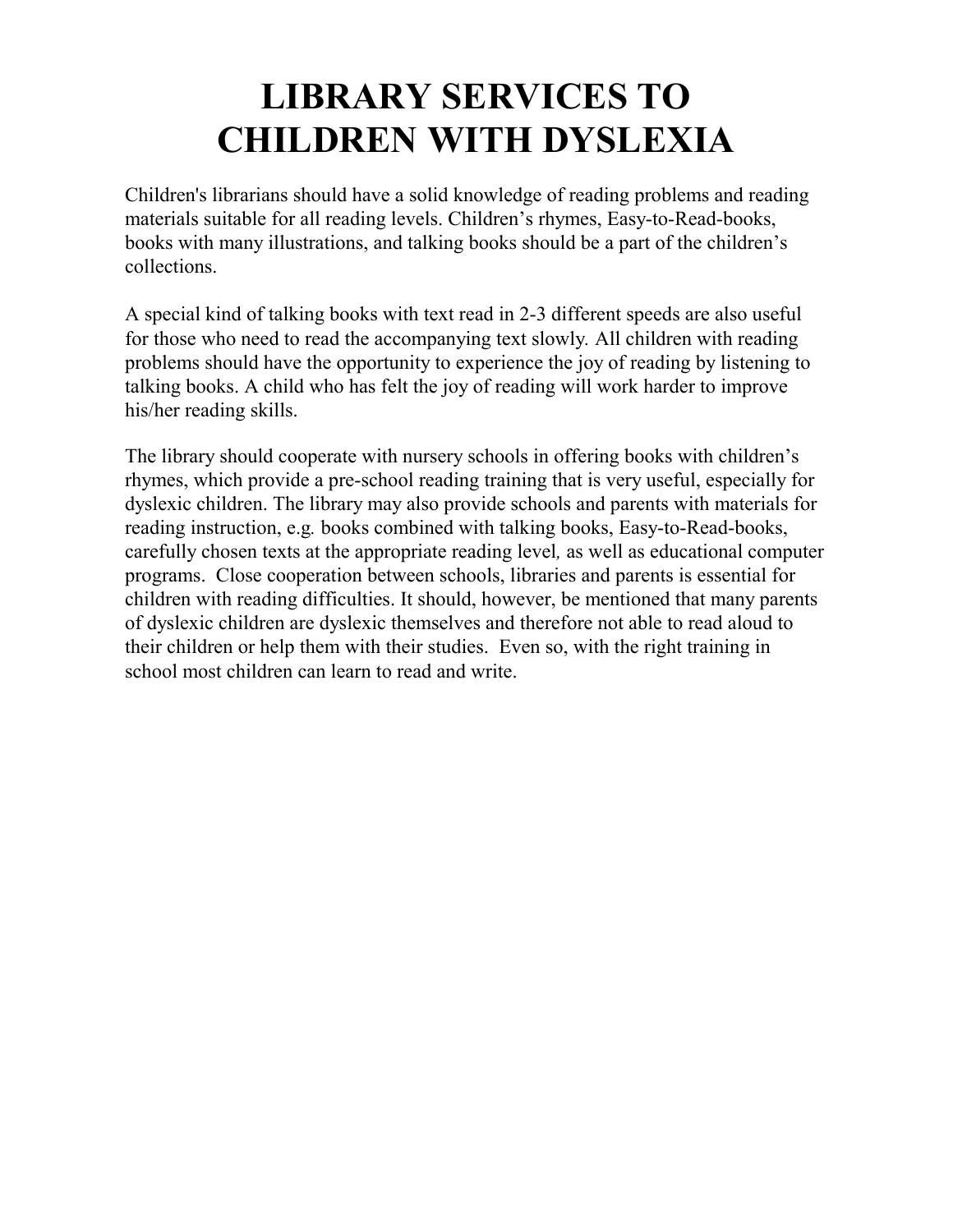# **MAKING PERSONS WITH READING DIFFICULTIES FEEL WELCOME IN THE LIBRARY**

Staff with the proper training and an attitude sensitive to persons with special needs will know that a dyslexic person who visits the library for the first time will not be able to find what he/she is looking for without special assistance. It is self-evident that no "disability certification" is required in order to receive courteous and appropriate service.

## **"My own librarian"**

A dyslexic person would find it helpful to have his/her "own librarian", a professional with specialist knowledge of both reading difficulties and appropriate materials for this group of readers. This librarian should also be able to answer practical questions related to the handicap, e.g*.* "Where can I get help to improve my reading?" or "Is there a Dyslexia Association in the area where I live?"

The "**Dyslexia Librarian**" should be an integral part of a wide support network, which includes schools, local government agencies, and handicap organizations. A useful product of this cooperation could be a brochure with information about dyslexia and regular office hours for teachers and parents on library materials and services to reading disabled persons.

The library's orientation service to parents of dyslexic children and adults with dyslexia should include the opportunity to meet with representatives of both the local dyslexia association and the local school authority. A separate space in the library should be provided for such meetings*.* For parents of children with dyslexia and adults with dyslexia the library represents a "neutral place*".* Experience has shown that those who take advantage of these "office hours" come away with useful information and enjoy meeting other persons with similar problems.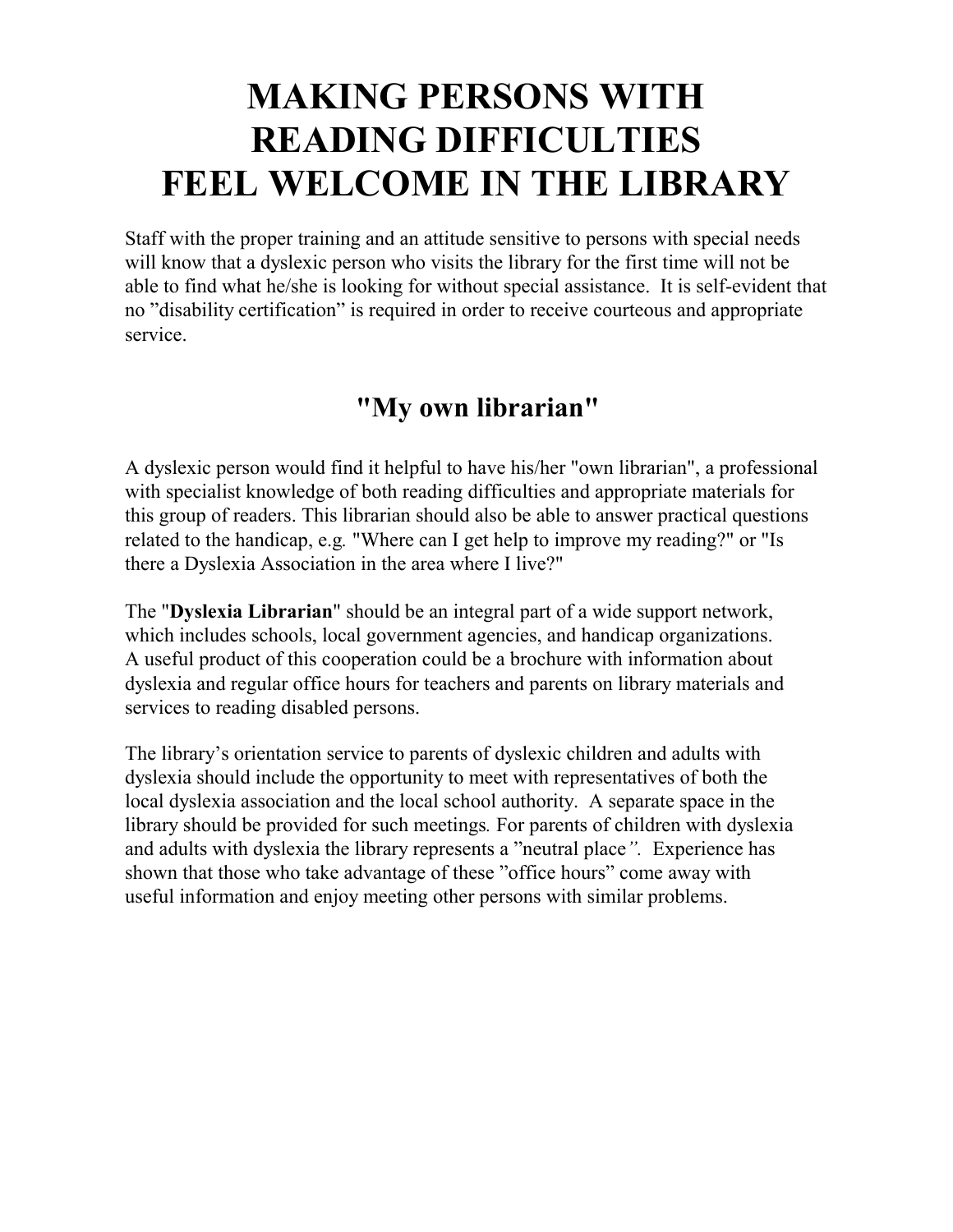## **Pleasant surroundings**

It is essential that the materials for people with reading disabilities be available in a central location in order to catch the eye of a person entering the library. People who are not used to visiting the library should be able to find "their" materials without having to ask and thereby "reveal" their disability.

As everywhere else in the library, signposting should be clear. **Pictograms** (text defined through pictures) on the signs is highly recommended (they are also helpful for the general public). **A colored line on the floor** leading to the relevant materials is helpful to persons with reading difficulties, as well as visually impaired patrons.

The section for weak readers should be **attractively designed** and include a seating area. A **tape recorder or a cd-player** should be available for selecting talking books. Computers and other technical aids should also be located in this area (see page 15).

This design model can be used in both large and small libraries. It does not require much money to create an "oasis" in the library for the weak readers. **The most important factor is having the right attitude.**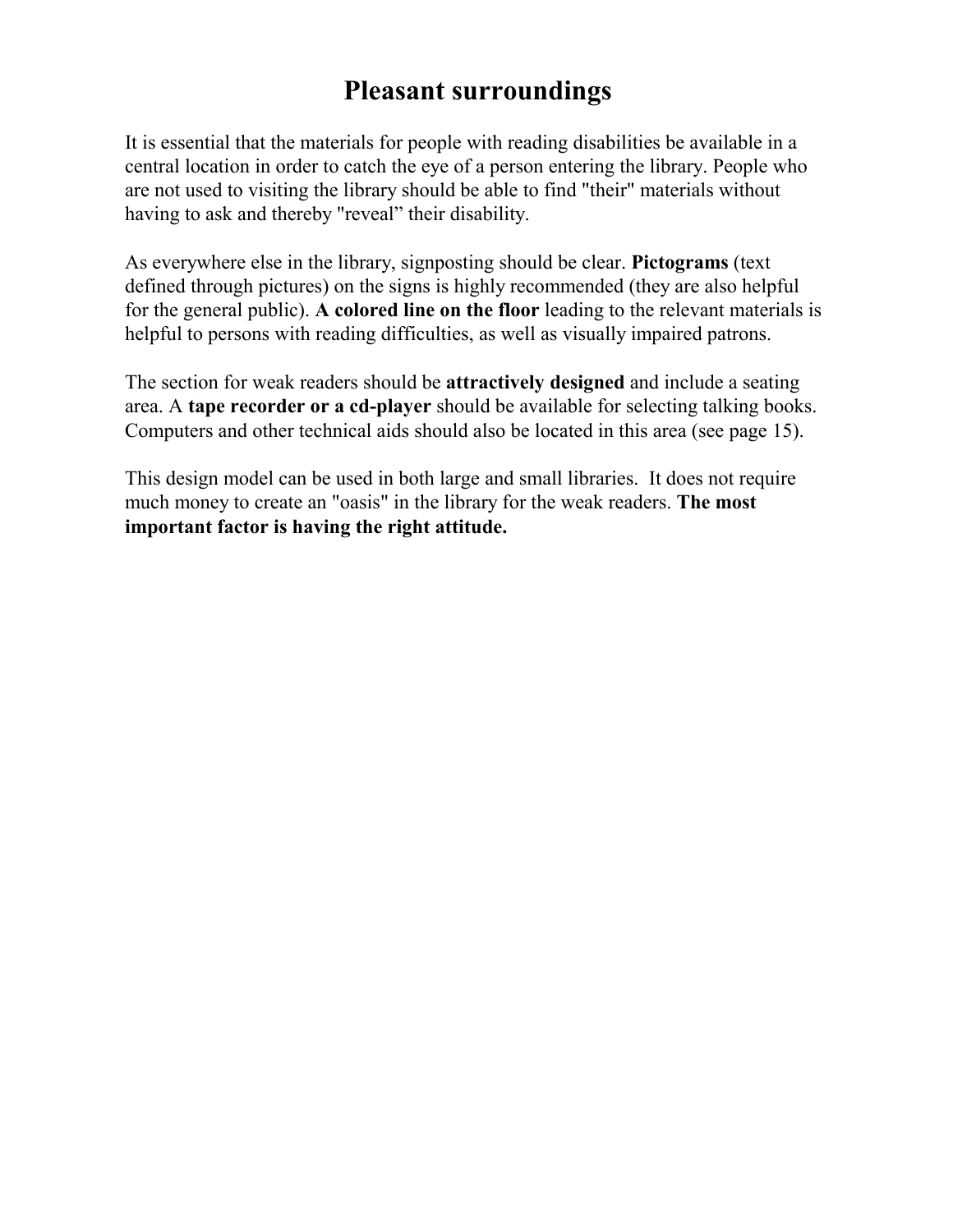# **MATERIALS FOR PERSONS WITH READING DIFFICULTIES**

## **Easy-to-Read Materials**

Easy-to-Read books are described in the IFLA publication "Guidelines for Easy-to-Read Materials" (1997). There are two types of Easy-to-Read books:

- 1. Adaptations of existing books
- 2. Books written especially for persons with reading difficulties

Some Easy-to-read-books are produced together with a taped version. The reader listen*s* to the tape and follow*s* the text in the printed book. This is a very good way to improve reading comprehension.

Dyslexic persons are among those who can benefit from Easy-to-Read-books.

## **Talking books**

Listening to a well recorded book is very helpful for persons with dyslexia. "Reading by listening" gives them access to the same literature as those who "read by seeing".

Talking books on tapes, cassettes*,* or new digital media are produced either by commercial publishing houses or libraries for the blind. Copyright laws concerning the production of talking books differ widely from country to country. It is very important that these laws give dyslexic persons access to talking books produced mainly for the visually handicapped. Public libraries should work with libraries for the blind in each country to assure access to talking books for all who need them.

The new digital talking books which are slowly replacing the old ones on cassettes have much better search systems, making it possible to find a chapter or a page instantly and to place bookmarks. This technology will make it easier to study with the help of talking books.

A special kind of talking book has 2-3 different speed levels; it is particularly useful for improving reading skills/comprehension*.* The reader listens at a comfortable speed level and follows the text in the printed book. These talking books are produced both for children and adults.

Talking books are used today in many schools for reading instruction. In Scandinavia*,*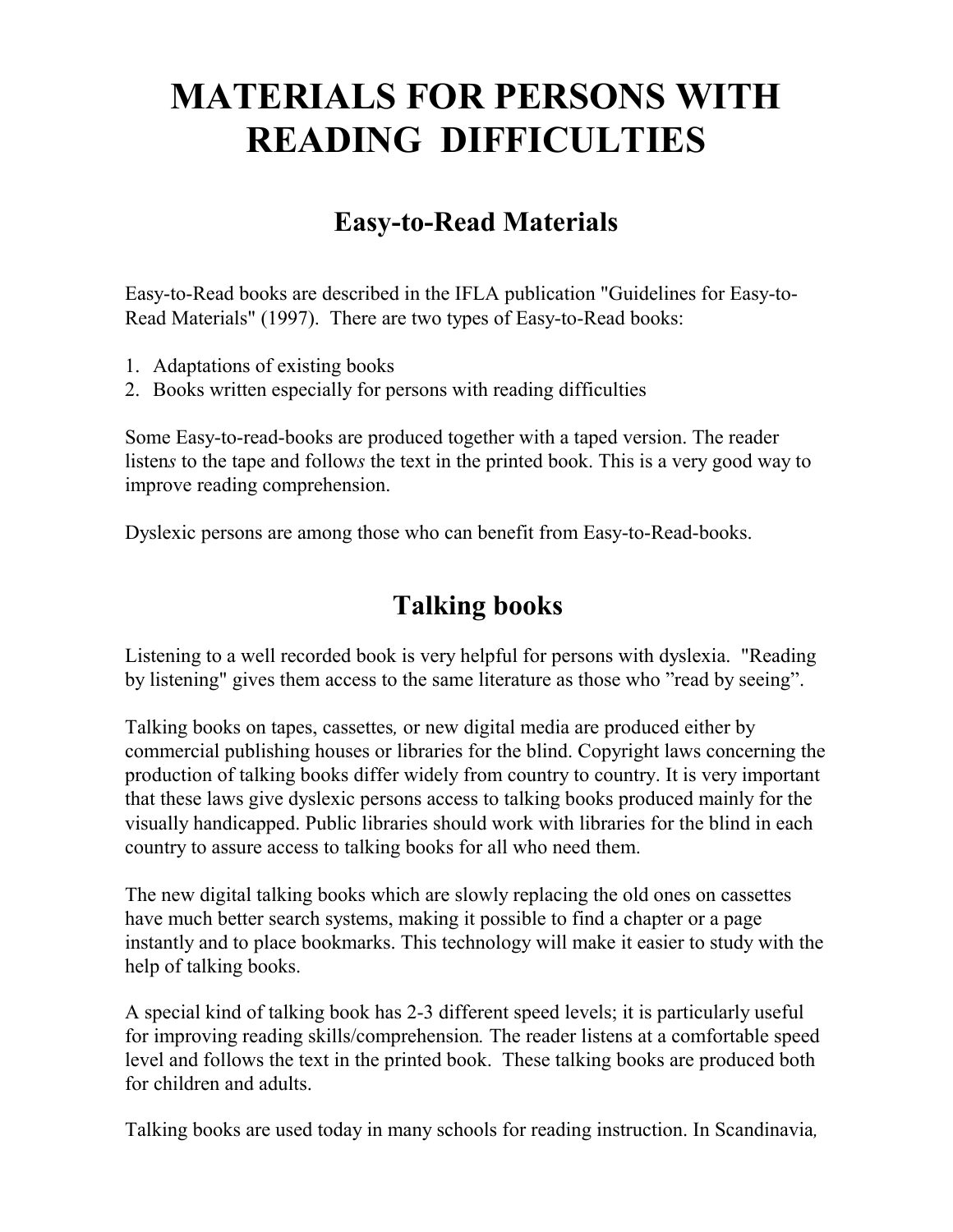schools and libraries work together in programs using talking books combined with printed book*s*. Children may also borrow talking books for pleasure reading. These services are very popular.

## **Newspapers**

In a democratic society, newspapers are vital sources of information. In some countries*,* national and local newspapers are produced on tape*,* mainly for the visually impaired. In Sweden there is also an electronic version of some daily newspapers that can be read on a computer with the help of enlarged print or synthetic speech.

Copyright laws present a problem when they limit the use of these formats to the visually impaired. It is important that libraries advocate for the rights of all reading impaired persons to have access to newspapers on tape or in digital form.

Some countries also have Easy-to-Read versions of Newspapers which are useful to a broad range of readers.

## **Periodicals**

People with reading difficulties need access to information in other formats besides books, e.g. recorded periodicals. These magazines contain current information on world events, science, medicine, art, and various consumer areas. Recorded periodicals may be available through libraries for the blind. Library staff should inform persons with dyslexia about these resources and how to obtain them.

## **Pamphlets and brochures**

Pamphlets and brochures  $-e.g.$  from the government or other public agencies - should also be accessible on tape. Through the audio format, persons with reading difficulties are given equal access to information that could make an important difference in their lives.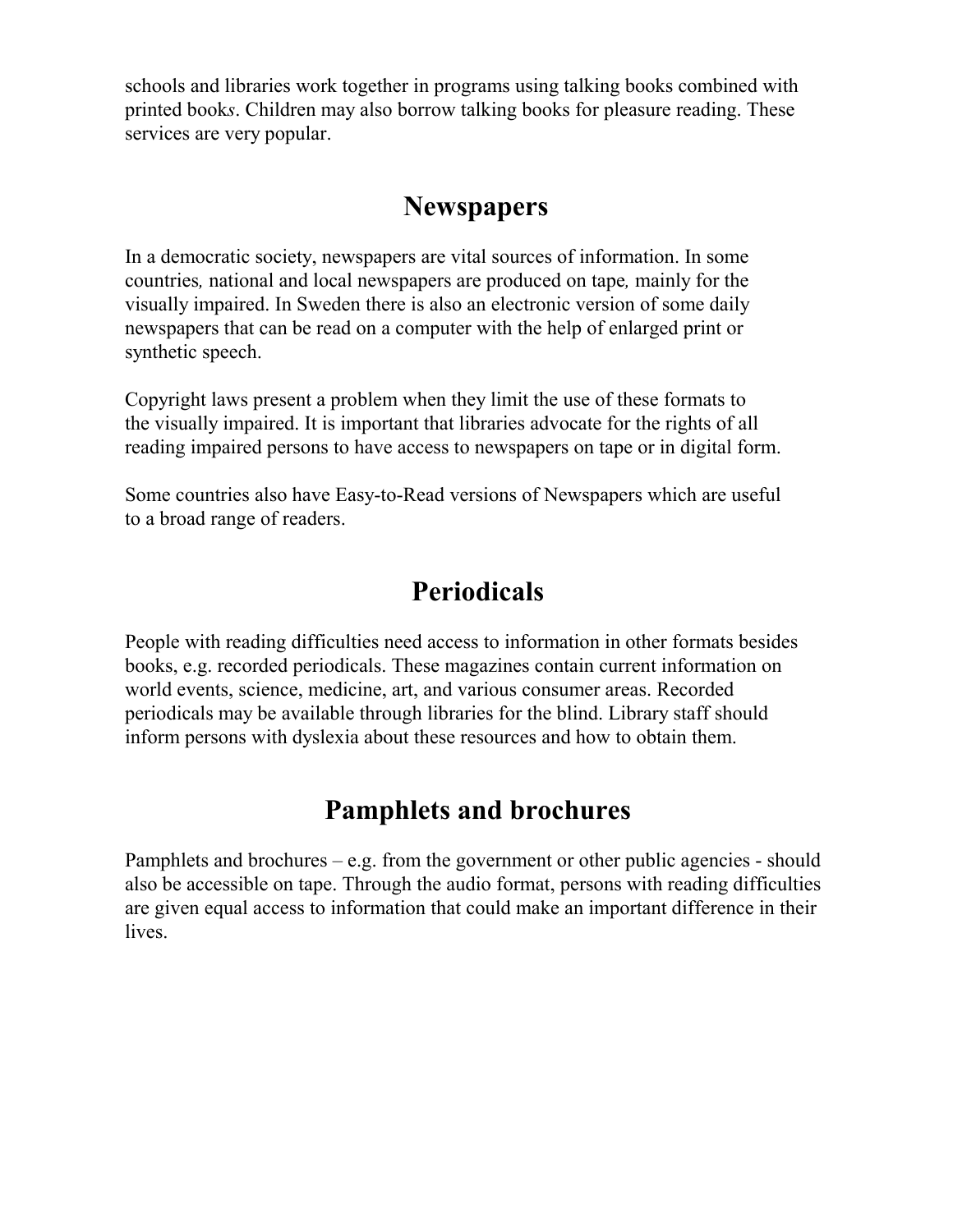## **Reading Service**

To a person with reading difficulties, reading personal letters and other written communication can be a major problem. The library may be able to offer a reading service to their dyslexic patrons who could bring or mail their material to the library and have it recorded. It may also be possible for the library to scan a text into a computer where the patron can read it with the help of synthetic speech.

## **Videos with easy-to-read subtitles**

Videos are very useful for persons with reading difficulties. However*,* in countries where movies are not synchronized but have subtitles*,* persons with reading difficulties often have problems following the story because of the complexity of the spoken language. In Denmark, several feature films have been produced in versions with easyto-read subtitles – not necessarily making the movie less interesting to the viewer.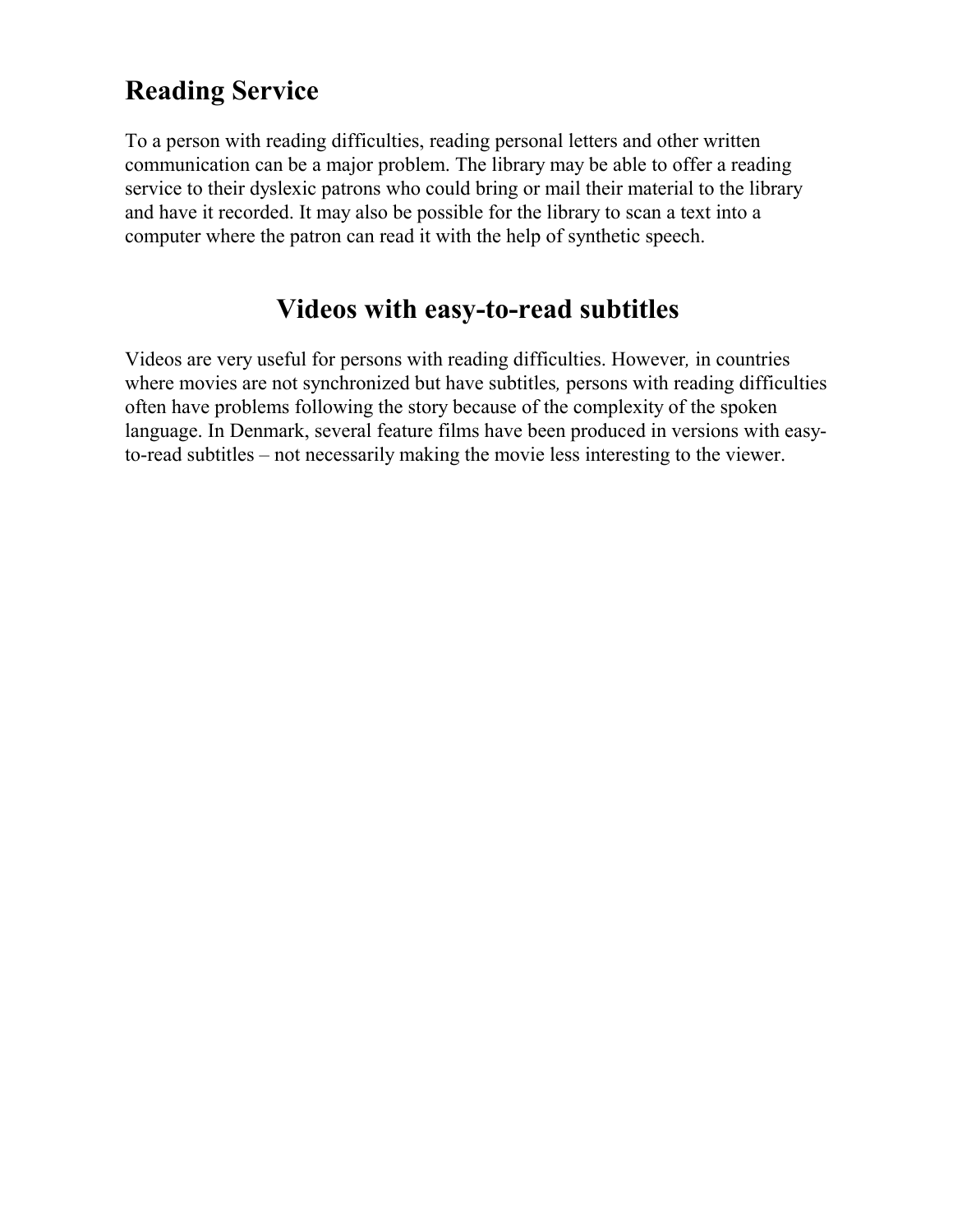# **INFORMATION TECHNOLOGY**

Using multimedia computers with pictures, sound and text is a new and challenging way to learn for people with reading problems. At the same time, when correct spelling is required in order to find the desired information, these computers present great problems.

Today there are many spelling and grammar software programs available especially aimed at persons with dyslexia. The library could buy some of these programs and demonstrate their usefulness to parents, students, and teachers. The computer should be in a secluded area of the library to allow for privacy. Library staff should be able to assist upon request.

In order to provide equal access to the Internet and electronic databases, it is important that the library equip some computers with synthetic speech and/or text magnification. If word processing capability is provided to all library patrons, voice recognition versions should be available to persons with reading and spelling difficulties. The library's homepage should be easy to read with a simple and clear layout that is accessible to all patron groups.

Close cooperation with schools and adult education centers is important when the library equips computers with programs for users with reading and spelling difficulties. The rapid development in assistive technology and software for targeted audiences makes it likely that many more tools will soon become available to persons with reading difficulties*.*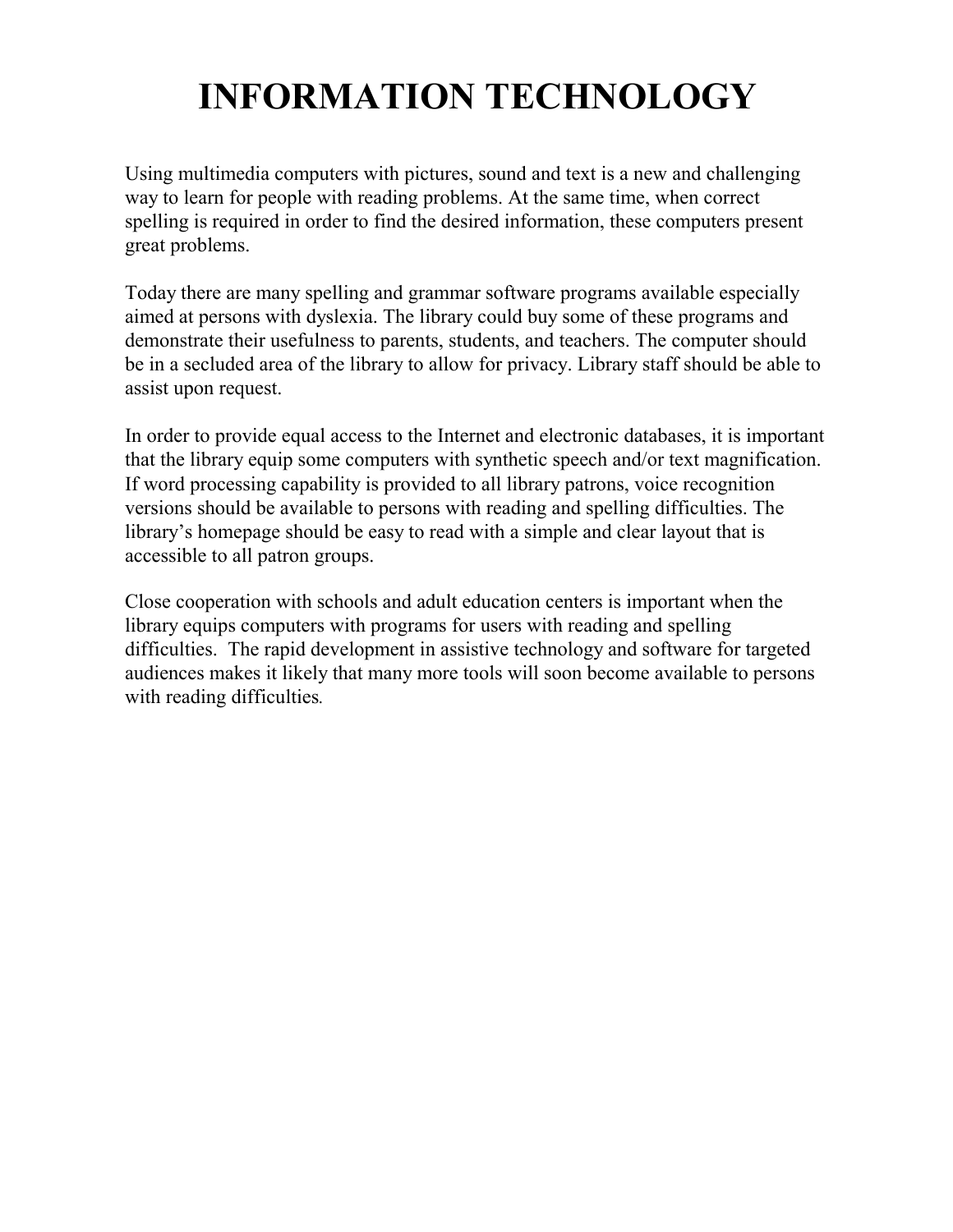# **PUBLICIZING LIBRARY SERVICES**

When library staff have become well informed about dyslexia and a collection established for patrons with reading difficulties, the next question is: How do we inform our target group about our services?

A person with reading difficulties probably does not read the local newspapers, but family and friends do and can relate information about the services offered by the library.

Articles and announcements in the local newspapers should be complemented with a brochure about the library's service to people with reading difficulties. It is important that this brochure - like all other printed information from the library - be written in an easy-to-read language. The brochure should be available not only in the library*,* but also in other public places, e.g. the town hall, schools, doctors' offices, and local shops (see appendix 5).

Close contact with the local press is invaluable, likewise a good relationship with local radio and TV stations.

**A dyslexia campaign** could be organized in the library in cooperation with the national or local dyslexia association and other organizations dealing with dyslexia. Educators from all levels, labor unions, job centers*,* etc. should be involved in planning the campaign.

Lectures on dyslexia, a "market place" with information materials, demonstrations of computer programs for persons with reading problems are just examples of activities during such a campaign.

A dyslexia campaign will also have the benefit of making politicians aware of the many problems associated with having dyslexia. And the library itself will gain support and goodwill through its effort to improve the understanding of dyslexia in society.

There is no doubt that a major effort is required to provide equal access to information and culture for people with dyslexia all over the world. It is equally obvious that more progress can be achieved through the combined efforts of professional service providers and the reading disabled people themselves. Making the reading disabled confident in using the library, however, does not happen overnight. It requires hard work – but it is worth it!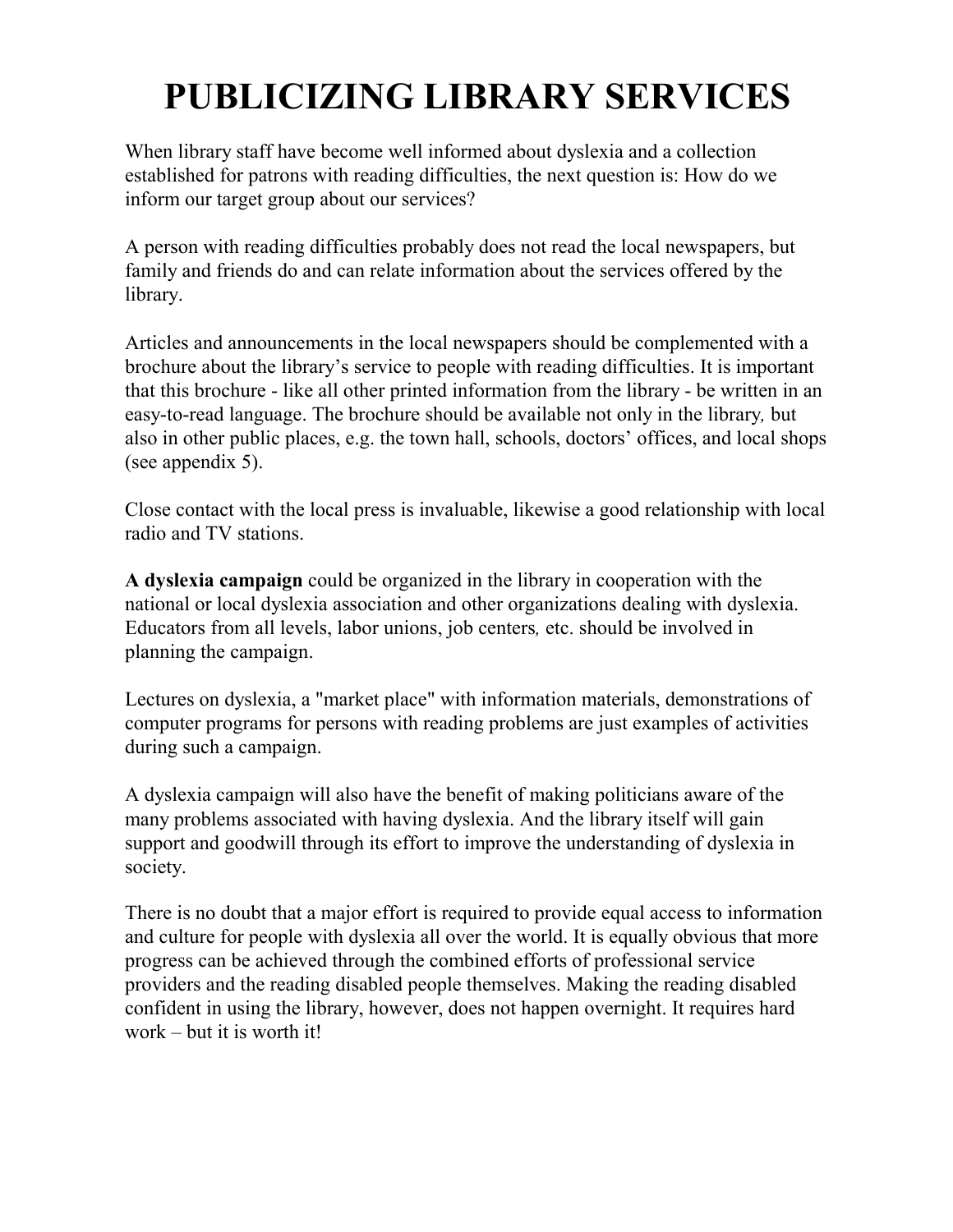## **APPENDIX 1**

# **STANDARD RULES OF THE UNITED NATIONS**

Resolution adopted by the General Assembly: 48/96. Standard Rules of the Equalization of Opportunities for Persons with Disabilities

#### **II. Target Areas for Equal Participation**

#### **Rule 5. Accessibility**

"States should recognize the overall importance of accessibility in the process of the equalization of opportunities in all spheres of society. For persons with disabilities of any kind, States should (a) introduce programmes of action to make the physical environment accessible; and (b) undertake measures to provide access to information and communication."

 $(--)$ 

#### **(b) Access to information and communication**

 $(--)$ 

6." States should develop strategies to make information services and documentation accessible for different groups of persons with disabilities. Braille, tape services, large print and other appropriate technologies should be used to provide access to written information and documentation for persons with visual impairments. Similarly, appropriate technologies should be used to provide access to spoken information for persons with auditory impairments or comprehension difficulties."

 $(- - )$ 

8. "Consideration should also be given to the needs of people with other communication disabilities.

9. States should encourage the media, especially television, radio and newspapers, to make their services accessible.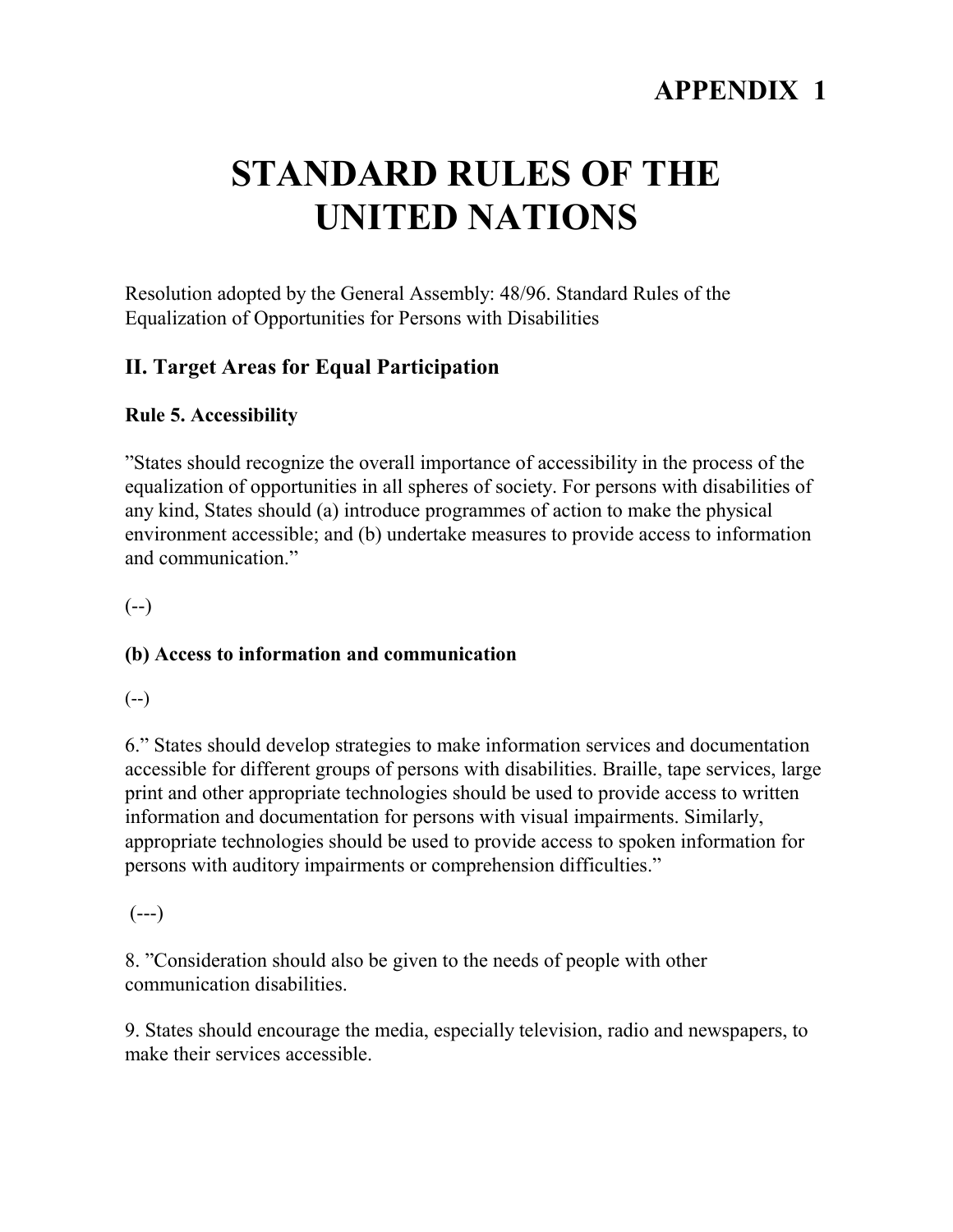10. States should ensure that new computerized information and service systems offered to the general public are either made initially accessible or are adapted to be made accessible to persons with disabilities.

11. Organizations of persons with disabilities should be consulted when measures to make information services accessible are being developed."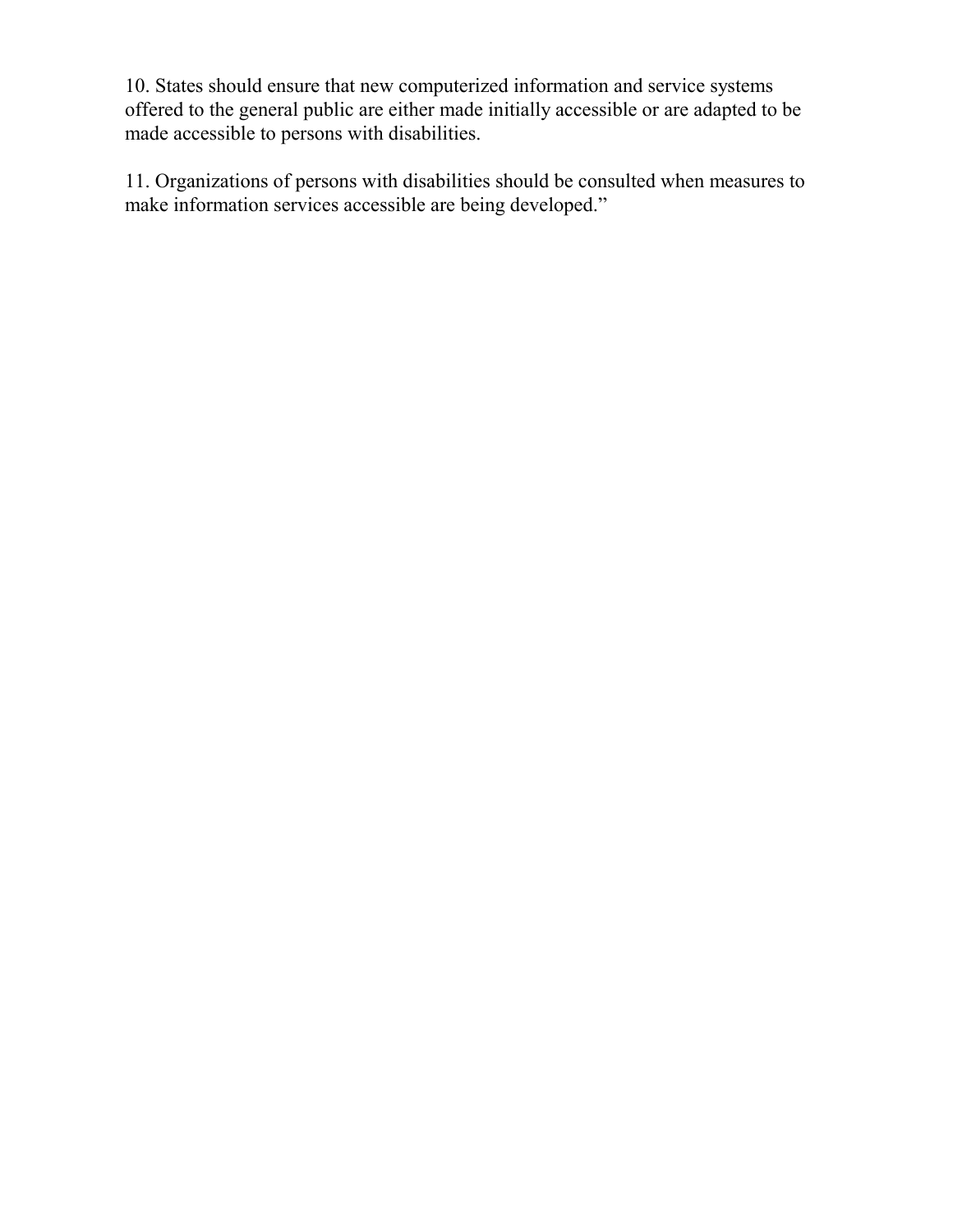## **APPENDIX 2**

# **IFLA/UNESCO PUBLIC LIBRARY MANIFESTO**

"FREEDOM, PROSPERITY AND DEVELOPMENT of society and of individuals are fundamental human values. They will only be attained through the ability of well informed citizens to exercise their democratic rights and to play an active role in society. Constructive participation and the development of democracy depend on satisfactory education as well as on free and unlimited access to knowledge, thought, culture and information

The public library, the local gateway to knowledge, provides a basic condition for lifelong learning, independent decision-making and cultural development of the individual and social groups.

This Manifest proclaims IFLA's and UNESCO's belief in the public library as a living force for education, culture and information, and as an essential agent for the fostering of peace and spiritual welfare through the minds of men and women.

IFLA and UNESCO therefor encourage national and local governments to support and actively engage in the development of public libraries.

THE PUBLIC LIBRARY is the local centre of information, making all kinds of knowledge and information readily available to its users.

The services of the public library are provided on the basis of equality of access for all, regardless of age, race, sex, religion, nationality, language or social status. Specific services and materials must be provided for those users who cannot, for whatever reason, use the regular services and materials, for example linguistic minorities, people with disabilities or people in hospital or prison.

All age groups must find material relevant to their needs. Collections and services have to include all types of appropriate media and modern technologies as well as traditional materials. High quality and relevance to local needs and conditions are fundamental. Material must reflect current trends and the evolution of society, as well as the memory of human endeavor and imagination.

Collections and services should not be subject to any form of ideological, political or religious censorship, nor commercial pressures.

A CLEAR POLICY MUST BE FORMULATED, defining objectives, priorities and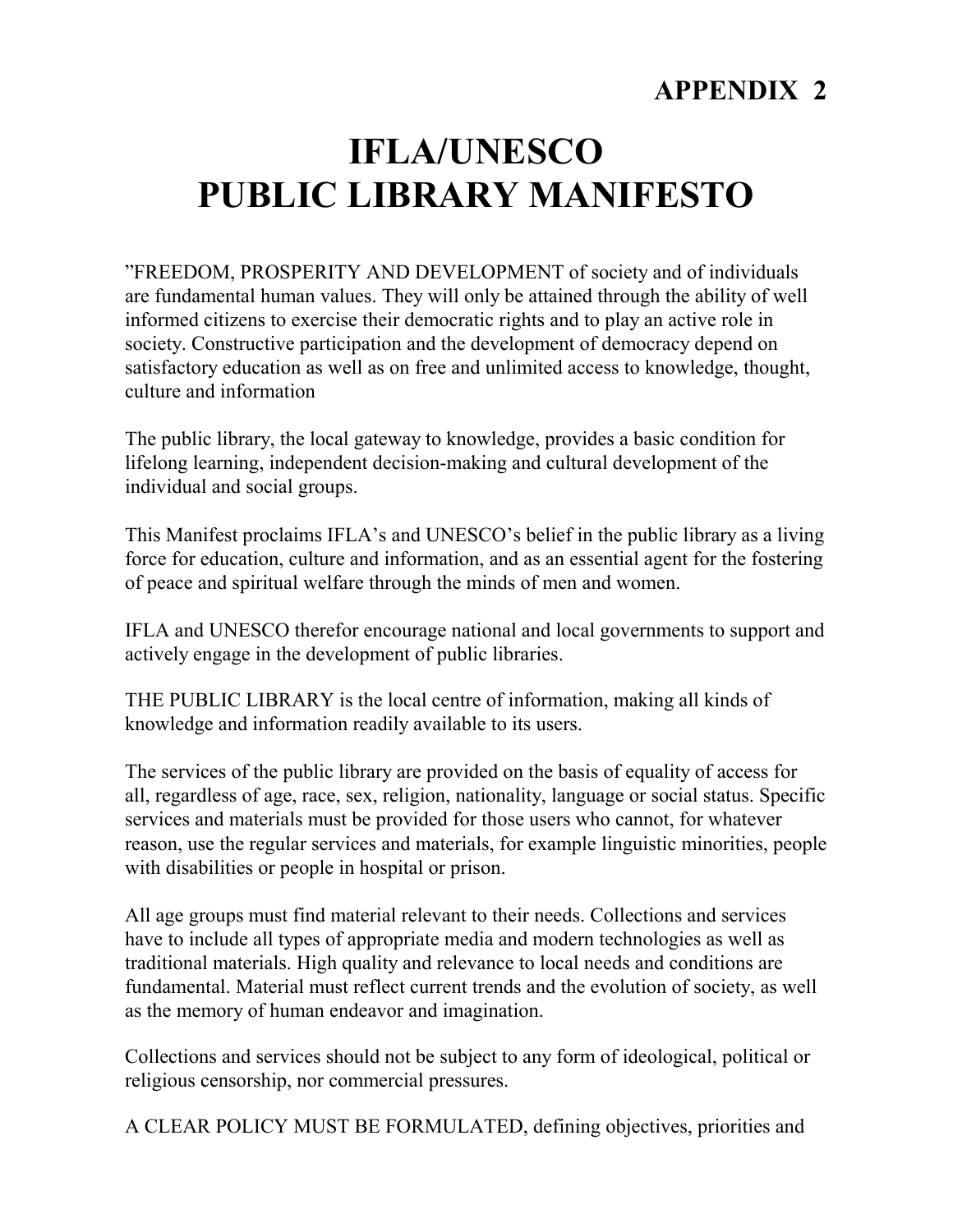services in relation to the local community needs. The public library has to be organized effectively and professional standards of operation must be maintained.

Cooperation with relevant partners – for example, user groups and other professionals and local, regional, national as well as international level – has to be ensured.

Services have to be physically accessible to all members of the community. This requires well situated library buildings, good reading and study facilities, as well as relevant technologies and sufficient opening hours convenient to the users. It equally implies outreach services for those unable to visit the library.

The library services must be adapted to the different needs of communities in rural and urban areas.

The librarian is an active intermedian between users and resources. Professional and continuing education of the librarian is indispensable to ensure adequate services.

Outreach and user education programmes have to be provided to help users benefit from all the resources."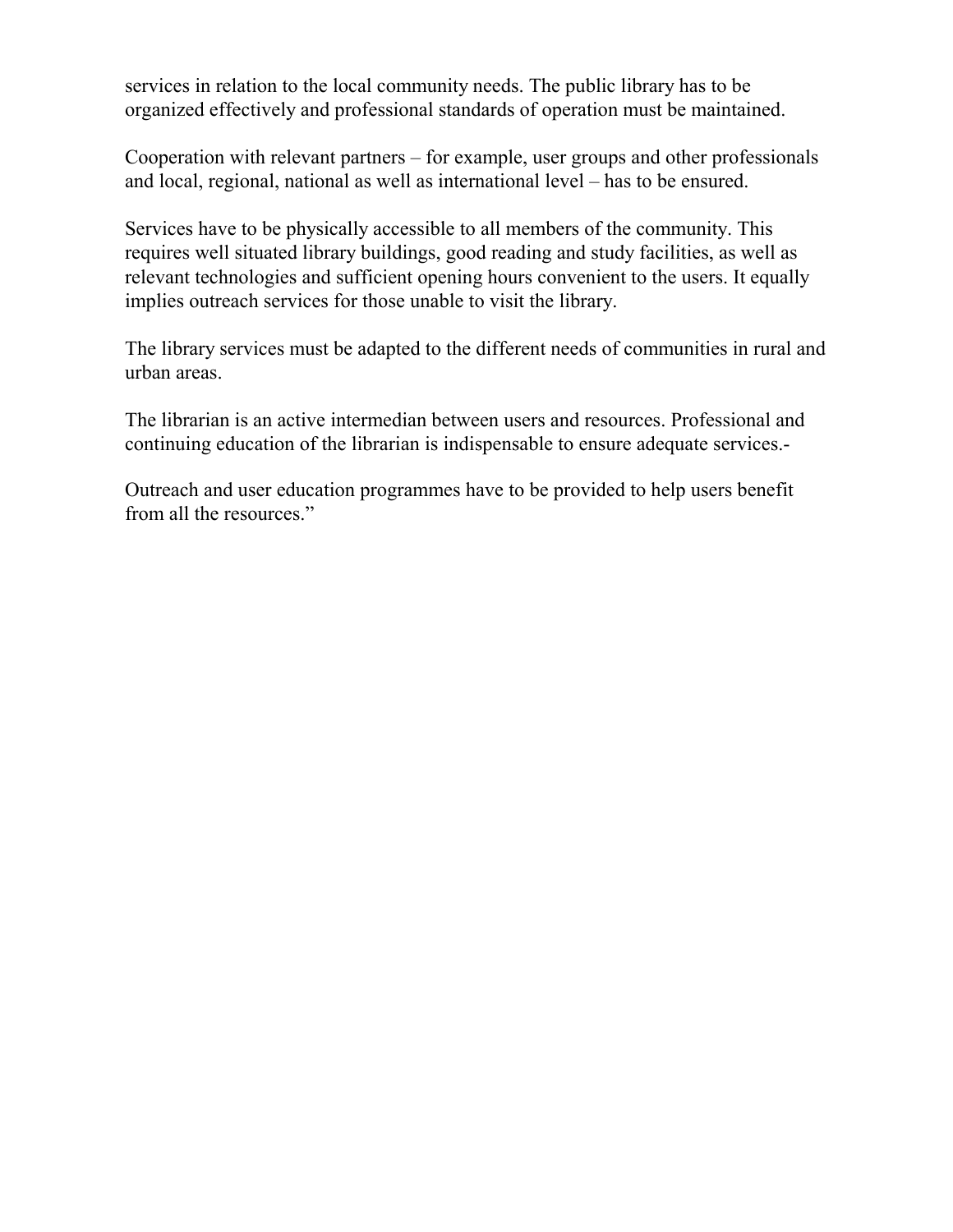# **CHARTER FOR THE READER**

"At the 23rd Congress of the International Publishers Association held in New Delhi. India, in January, 1992, the International Committee approved the following text which was later endorsed by UNESCO

- Article 1: The Right to Read
- Article 2: Opportunities for Reading
- Article 3: Support and Encouragement for Reading
- Article 4: Information and Cooperation on Reading
- Article 5: Conclusion

### **Article 1: The Right to Read**

It is our conviction that books are outstandingly effective in transmitting knowledge and communicating ideas, that reading encourages the fullest development of thought and the participation of the citizen in society

#### And

Noting the widespread concern about educational standards all over the world and the failure to eradicate global illiteracy, giving rise to social deprivation,

#### WE REASSERT THAT READING IS A UNIVERSAL RIGHT

Reading influences our lives in many aspects:

### **1.1 CULTURAL AND SCIENTIFIC**

Reading, not only of books but of all printed texts, is the key to our cultural and scientific heritage and promotes international understanding and interest in other cultures.

#### **1.2 SOCIAL**

Effective reading is a prerequisite for full participation in modern society.

#### **1.3 ECONOMIC**

Reading skills make a key contribution to economic success. Industrial corporations invest large sums in training staff to improve their communication skills, especially reading. New technologies demand a wider range of literacy-related competencies,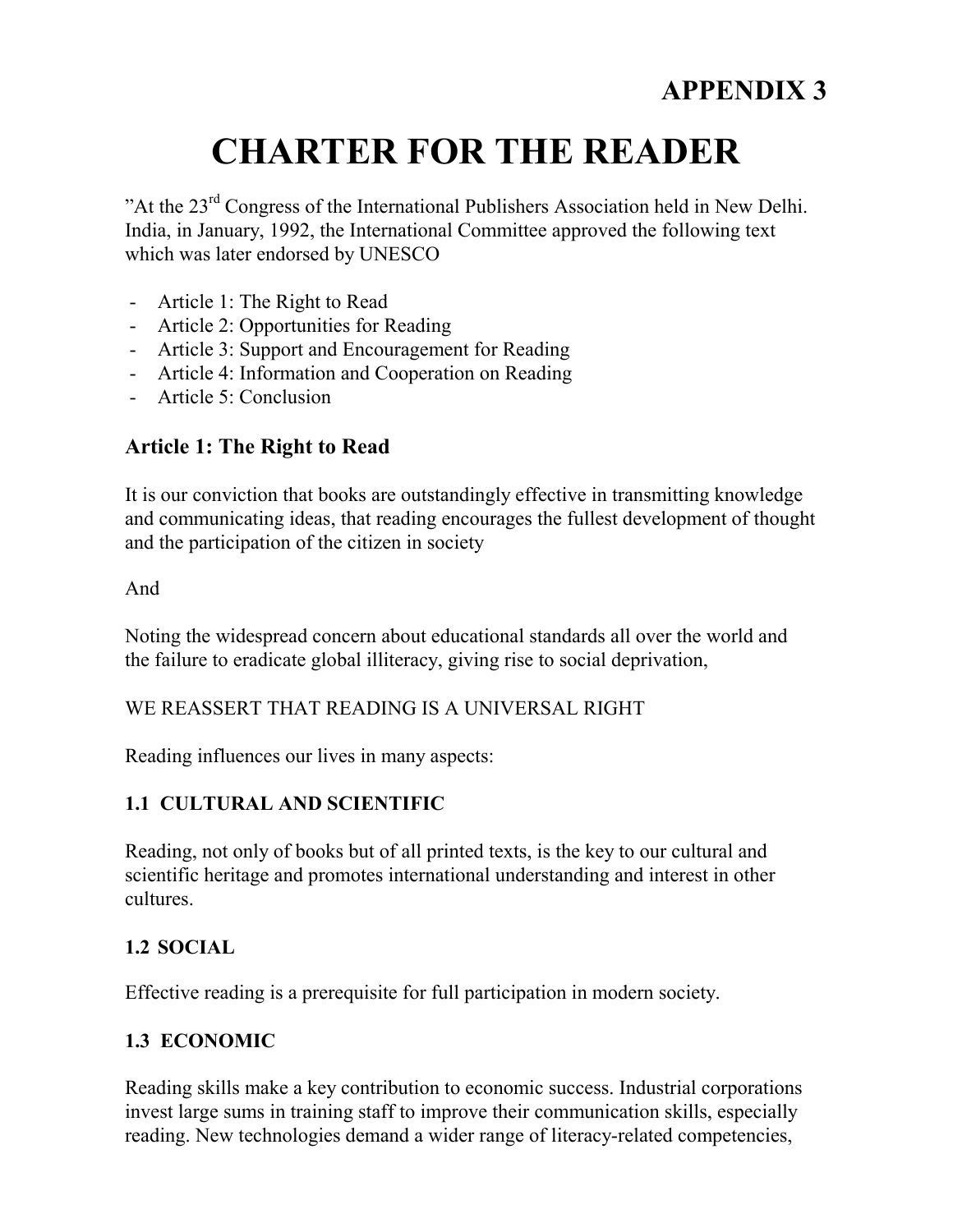the lack of which seriously impedes progress.

### **1.4 DEMOCRATIC**

In a democratic society, with a free exchange of information the printed word is an essential element in an individual's critical capacity. It is the most effective medium for ensuring that pluralist views are prevalent in that society. Democracy depends on well-informed people.

### **1.5 INDIVIDUAL CREATIVITY**

Reading is crucial for an individual's personal development and his or her focus on the outside world and on other people. Reading is also a good leisure activity (it keeps the mind and imagination active) and, if necessary, provides the opportunity to escape from daily cares, to develop and refine one's inner life and keep on extending one's horizons. The development of imagination through books, from early childhood on, cannot be overestimated.

### **4.2 CO-OPERATION ON READING**

The only way to make books and reading available to everyone, whatever their situation is for libraries, publishers, and booksellers to work in partnership, joining where necessary with various cultural, educational, and social organizations who engage in the promotion of reading. This alliance of public and private interests offers the best hope of fulfilling universal reading needs.

A reading environment should be created in all types and at all levels of society, beginning at pre-school age and extending through formal, non-formal and life-long education and embracing all types of reader including new literates minority-language groups, immigrants, slow readers and those with poor eyesight.

### **Article 5: Conclusion**

Books are the spiritual powerhouse of humanity – the resource that can enable humanity to face the future with confidence. Books need – books deserve universal interest and support."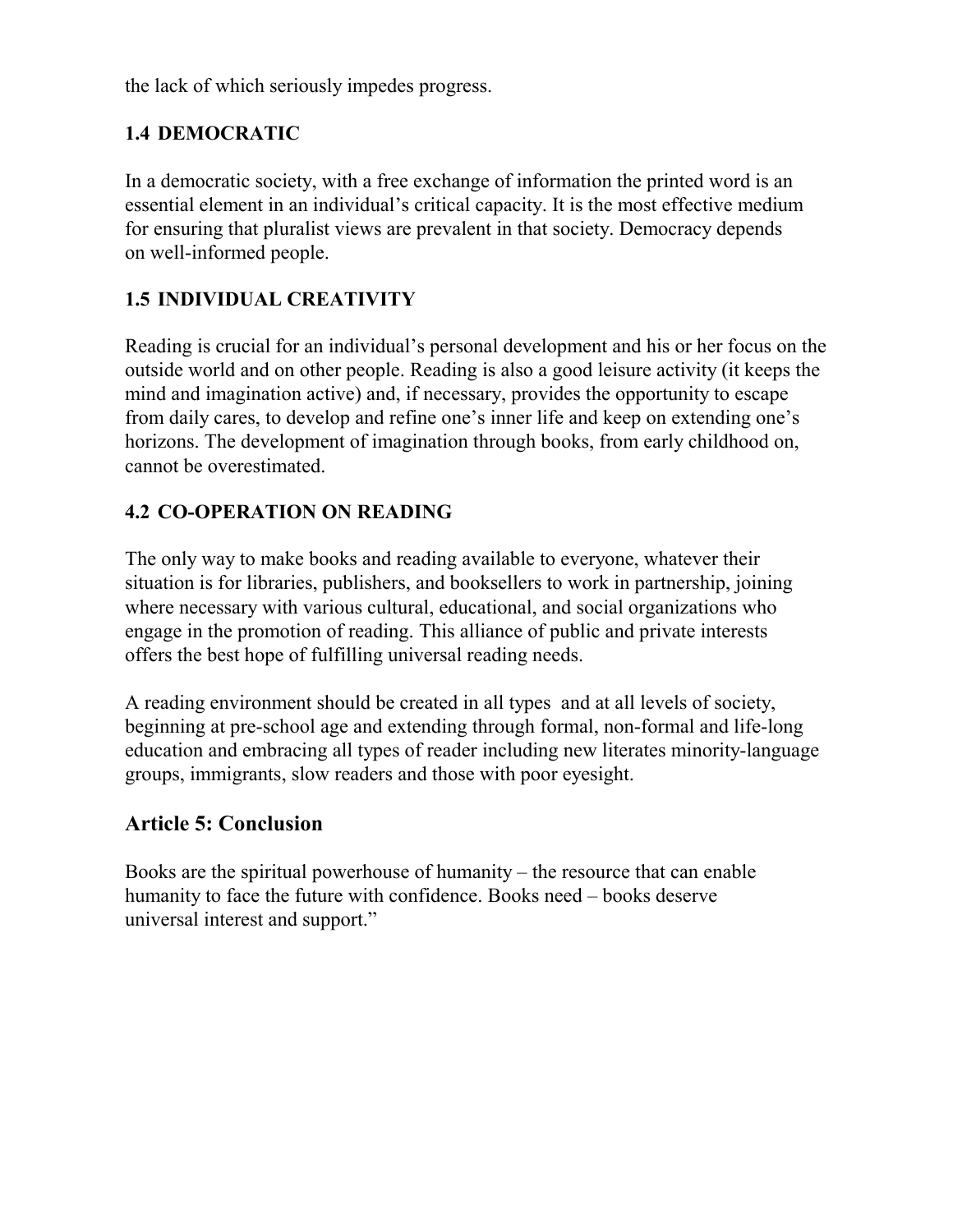## **APPENDIX 4**

# **DYSLEXIC PEOPLE AND THE LIBRARY**

From the book by Staffan Ekegren, "Det var ju inte dum jag var. 13 dyslektiker begär ordet." (I wasn't stupid after all. Thirteen dyslexics demand to be heard), published 1996 by the county libraries of Eskilstuna, Falun, Gävle and Örebro, Sweden.

During the 1996-97 National Dyslexia Campaign in Sweden, four county libraries developed a book about how libraries meet the needs of persons with dyslexia. People with reading and writing difficulties rarely visit the library. Those few who dare come in, don't often ask for help. The word "stupid" seems to be branded on their forehead from an early age. The library appears to be one of those places where it is very difficult for dyslexic persons to hide their handicap.

Excerpt from the book cover:

"Here are thirteen persons who feel stupid, but they are not. They have dyslexia, the invisible handicap that makes hundreds of thousands of people feel deeply ashamed. But it is the library that should be ashamed. In a secret experiment, thirteen dyslexic persons visit the library. These visits make them confront not only their own fears, but also a society that is hostile to them."

#### **"Angelica, 21, student (p.97-99):**

I couldn't see what line I was supposed to be on, I couldn't do the reading.

Without saying anything, the librarian turned the computer screen towards me. Did he expect me to look at it? And why? Was it about the books I had asked for? Please read this and write down the books you want, said the librarian.

Books? Like when I was a child and didn't know the clock and had to ask what time it was. And they then took out the clock and I had to figure it out for myself.

But this time I saw only letters, a screen full of letters. How would I manage to read them? When I am alone with such a screen, I usually look for the first letter of the surname, and then use that to narrow down book titles and first names and publishers and publication dates and such things. If I have to read it all, it will take ages.

But now with this screen, I couldn't see what line I was supposed to be on, and I couldn't do the reading. Didn't even want to try, since I would only get upset.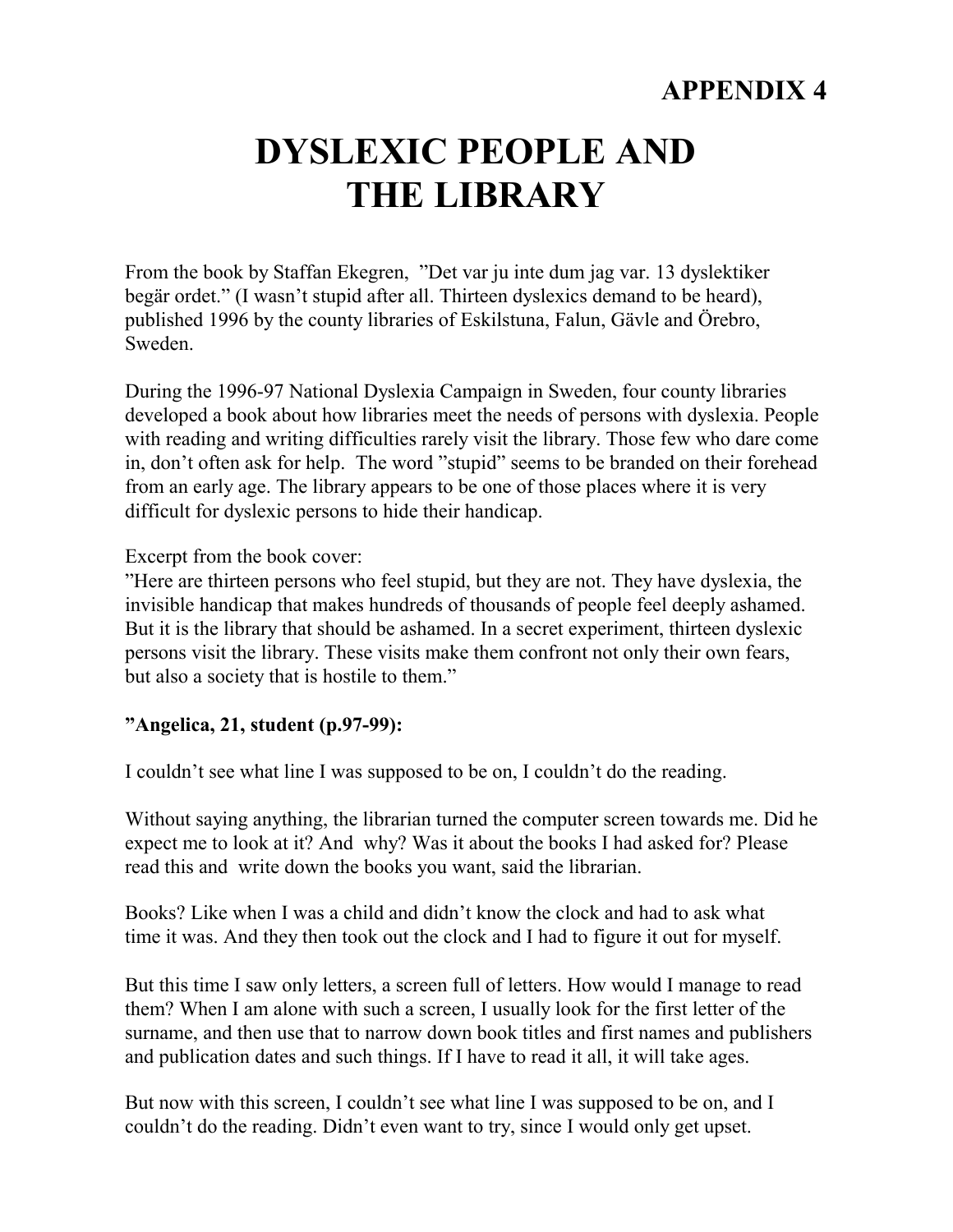Anyway, I felt stupid already. While he kept the computer facing me, he started to talk, to talk and point at the books by Boris Lindkvist; the latest one was from 88, he said. I indicated that I understood by looking and nodding in the direction he was pointing. This way you can fake it when you don't understand a thing.

Now show me the book you want to borrow, he said appearing calm. It is nice when someone can keep things calm. Someone who does not build a tense and stressful situation or create a disaster. Yes, I said. He remained calm and friendly, then he read out five titles that I could choose from, but there seemed to be more. The first and the last I remembered, so which one should I choose? Perhaps the list was in chronological order and it was of course the newest book by Lindkvist I wanted to get. I asked him to write down the title on a piece of paper. I looked at it and asked where I could find this book. He took the paper back and wrote "shelf B". I am still wondering what it looks like."

### **"Roger, 42, on disability pension (p. 12-15):**

Should I forget it or should I go in?

Soon I was there, outside the library, and kept on sitting in the car. I debated with myself , should I forget it or should I actually go in. Libraries are old with narrow rooms; they are dark places with books from floor to ceiling. Like in the school library where the teacher was sitting. After that, I had never again gone to such a place, never in my life.

I will just begin to stutter, I thought, and I won't be able to get a word out. A book about bowling. Maybe people will stop and stare at me. I couldn't think of what to say to the librarian, but that was not as important as just taking the step inside.

Then I gathered up all my courage. Carried it with me.

The building actually felt spacious. Not so many books, the shelves were not so heavy, and were smaller than I remembered from my childhood. They didn't close in on you. And the windows were big, letting in a lot of light.

One time I was at a meeting where everyone had to present themselves to the group, you had to sit down in front of everybody and talk about yourself. I thought I couldn't do it. That I'd screw up. But then I stepped forward. This won't work, I thought, I won't be able to say a word.

Then that feeling went away and it was actually easy. But to walk up to the librarian and say: I am a very bad reader, can you help me find something about bowling. No way!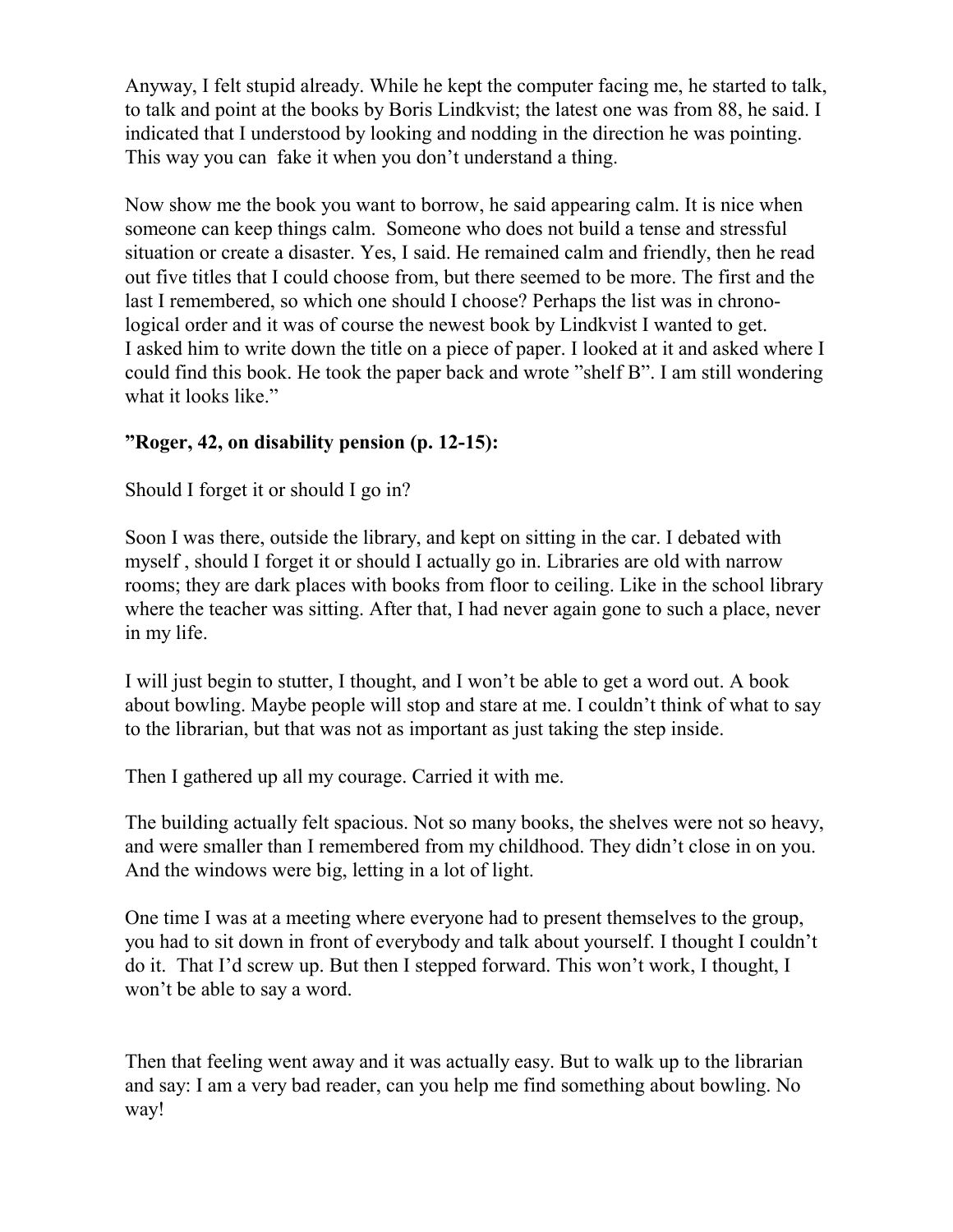Must first walk around the library, size it up, absorb the atmosphere, really feel the place.

The people there were mostly young. I didn't think they were looking at me when I went over to the talking books, in the middle of the room. So easy to be able to stand just in the middle of the library and look at the talking books. So easy it was to find them, they were not hidden away into a dark corner. Because in a dark corner, I would draw attention to myself; why does he stand back there in the corner looking at talking books, he seems normal, so why does he stand looking at such books?

But here I was in the middle of the room, after all like anybody else. I didn't stand out in the crowd. A blind person has his white cane, a deaf person has his hearing aid, but my problem doesn't show until I write, until I try to read. It becomes such an emotional thing, so charged. They think it is clear from the first grade, or even before, so that they can brag about their intelligent children.

But now I have been in the library for a while and have gotten used to it, I have stepped inside. It feels spacious and nice and the talking books are in the center. The next thing to do is to walk over and talk to the librarian."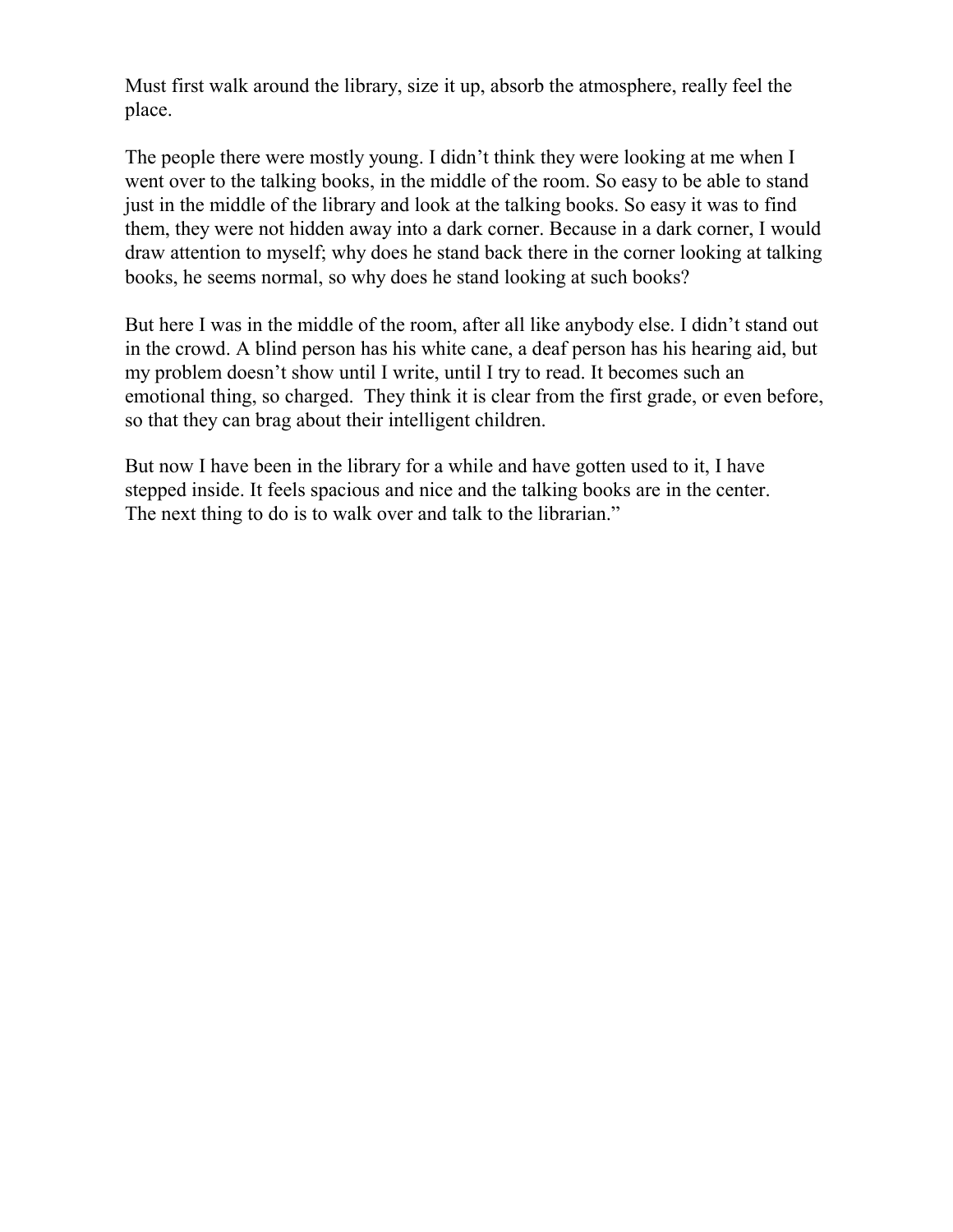## **APPENDIX 5**

# **Translation of Danish leaflet "Har du svært ved at læse?" into English**

#### **Front page:**

Is it difficult for you to read? Welcome to the library Søllerød Public Libraries, Denmark

#### *Page 2*

Check out an easy-to-read book…

We have many good books for dyslexic persons and others with reading problems - both children and adults.

We also have some of these books recorded on tape…

Listen to an audiobook You will enjoy listening to a good audiobook In our library you can check out books on many topics – and also novels Please come in and get a list of books It is free

#### *Page 3*

Listen to a "talking" magazine...

We will probably have something you like

You can check out audiocassettes about nature, technology, history, travels, and much more

Let us help you get "talking" magazines from other libraries

- or a brochure on tape

Some brochures and leaflets are recorded on tape

You can check them out in our library

If we do not have the audiobook you want, we will get it from another library

– also from the Library for the Blind.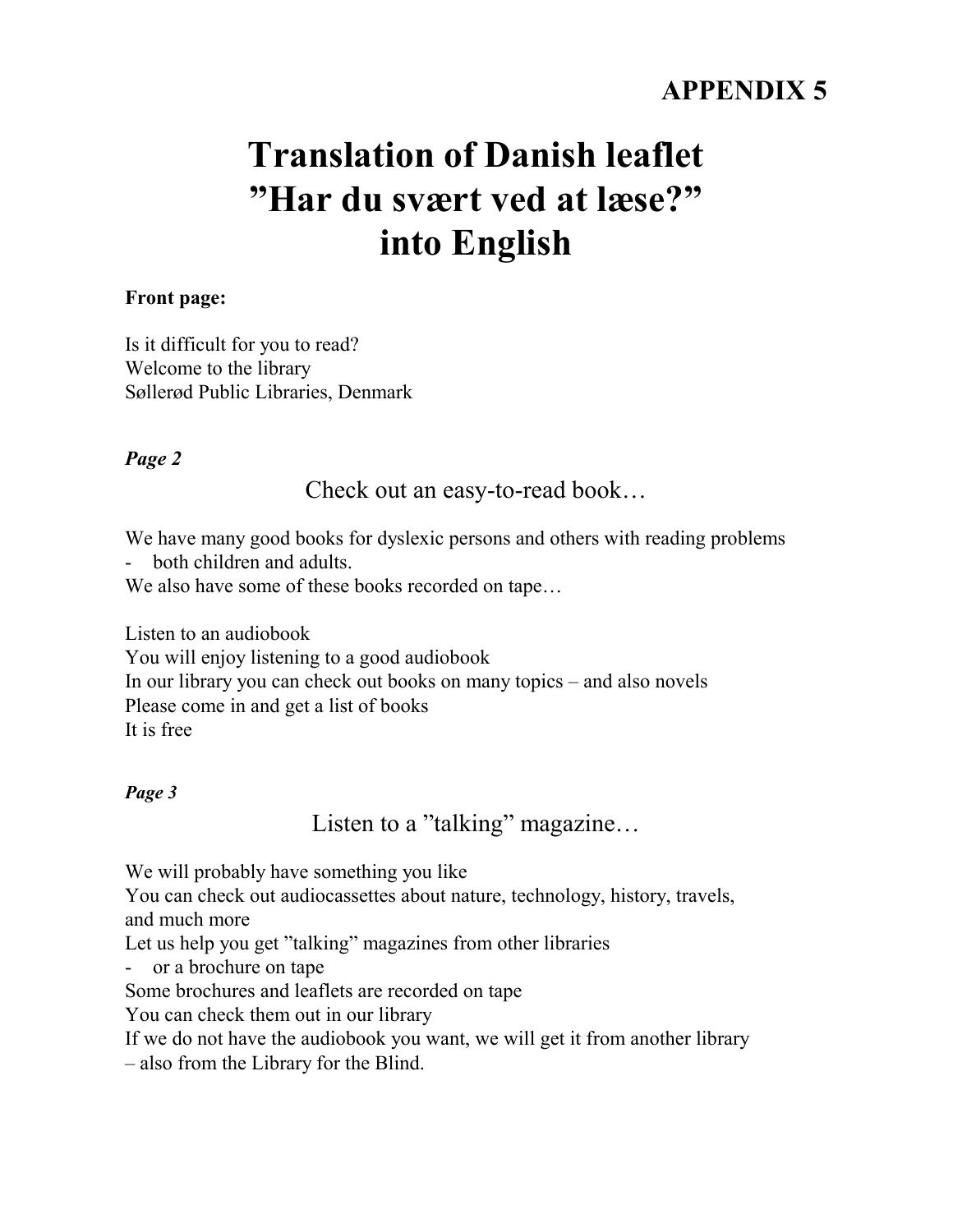### Check out newspapers on tape…

You can get the local newspapers on tape. Every week the library produces and mails out a paper – it will cost you nothing Come into the library and hear how it sounds. Would you like us to read to you? Do you have something you cannot read yourself? A letter? An instruction sheet? A recipe? An article? … or anything else? Just come in…! We will record it for you This service is free.

#### *Page 5*

### We are waiting for you We know that it is difficult for many people to read.

And that it is almost impossible for some.

Vi have many interesting materials. It will cost you nothing to use them Come in and let us talk and we will help you find books that interest you

We have office hours in the Main Library

… see back page!

#### *Page 6*

Come in and meet us at the Main Library Holte Midtpunkt 23, 2d floor

Tuesdays 14-16

- or by appointment
- you can also call us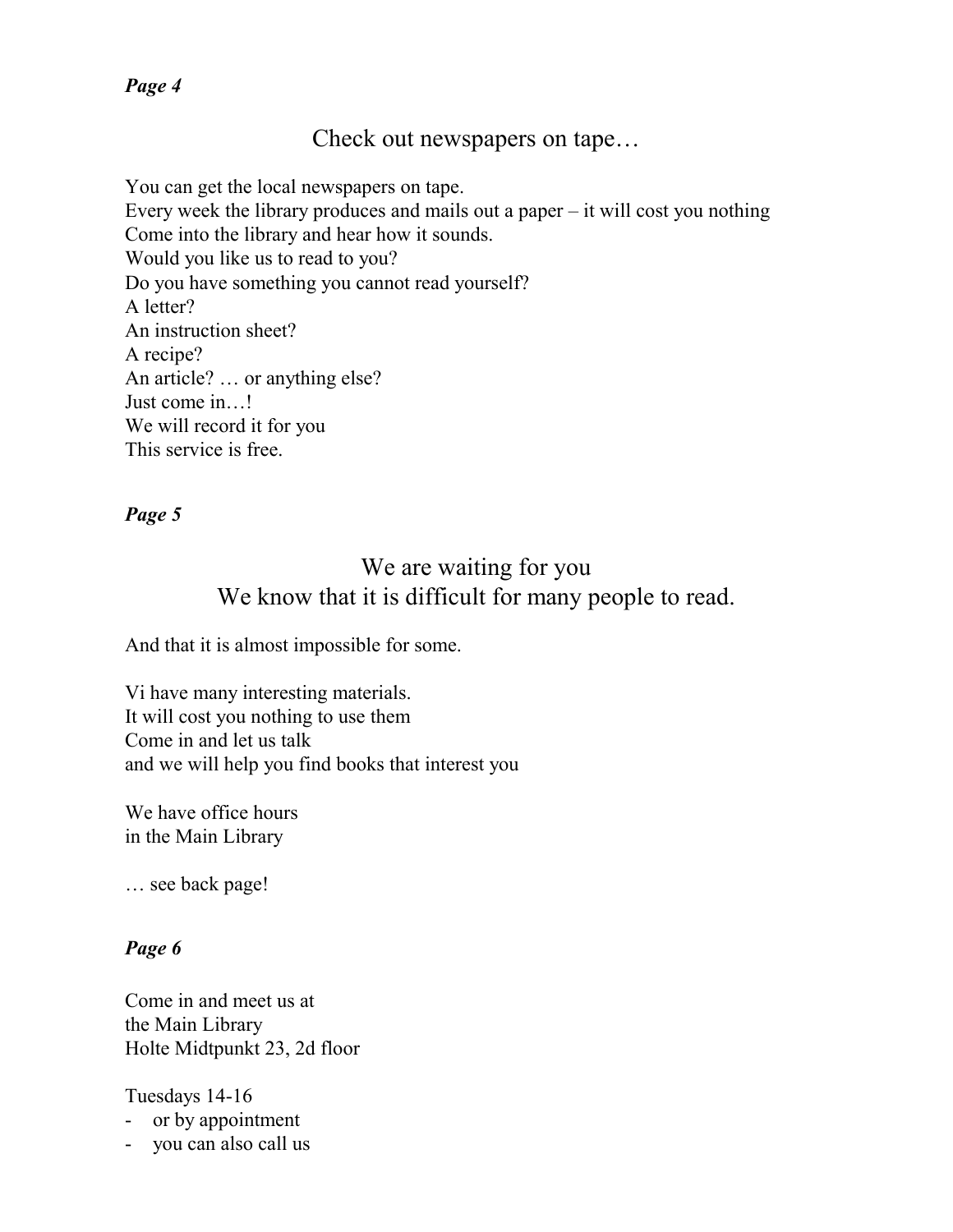45 56 66 99

We look forward to your visit

Gyda Skat Nielsen Anne Bodil Christensen Department of Outreach Services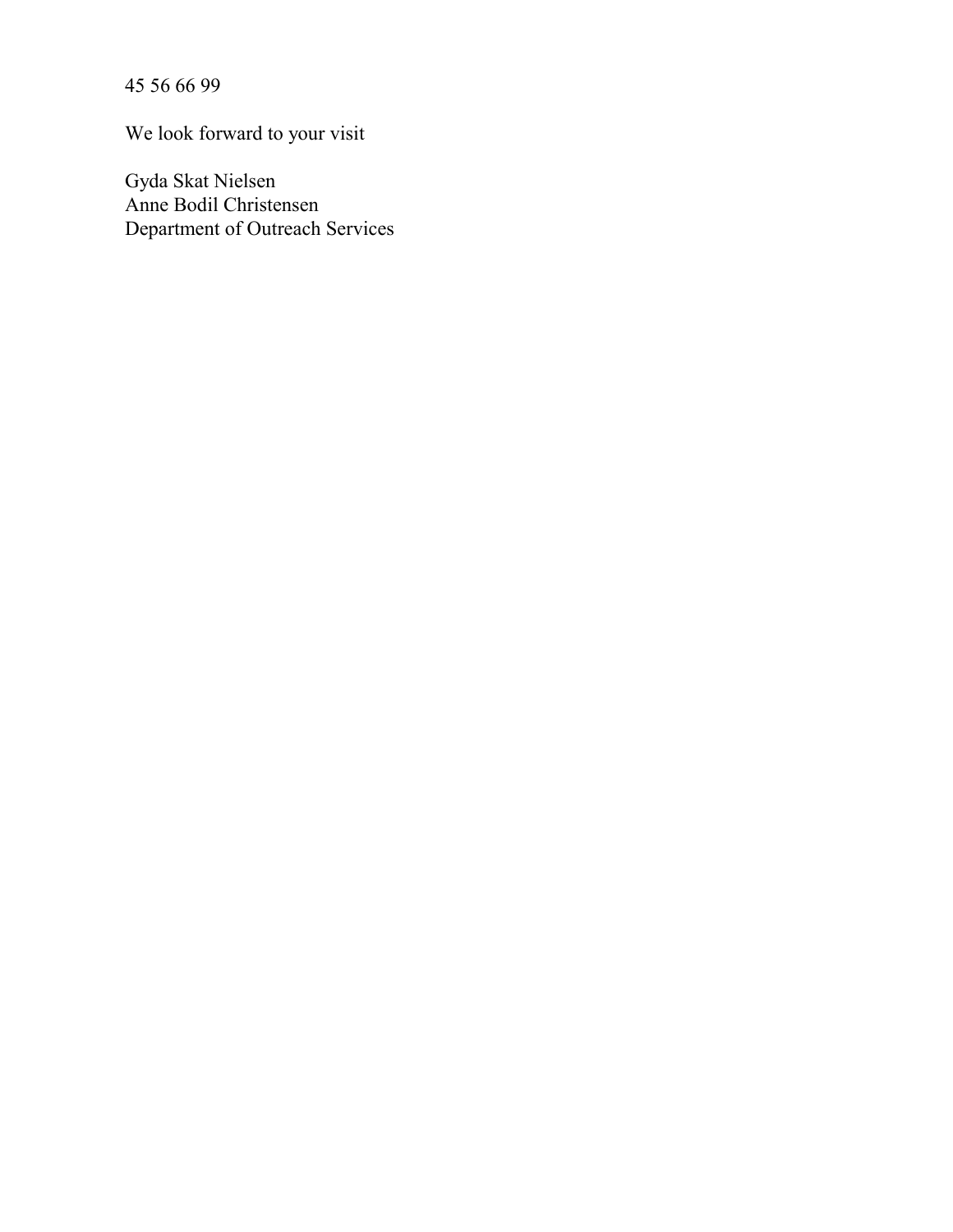# **BIBLIOGRAPHY**

### **BOOKS:**

**Cicci**, Regina: What's wrong with me? Learning Disabilities at Home and School.Timonium, York Press, 1995. (P.O. Box 504, Timonium, Maryland 21094 [www.yorkpress.com\)](http://www.yorkpress.com)

**Developmental** Dyslexia: Neural, Cognitive, and Genetic Mechanisms. Edited by Christopher H. Chase, Glenn D. Rosen and Gordon F. Sherman. Timonium, York Press, 1996. (see Cicci)

**Hornsby**, Beve: Overcoming Dyslexia. London, Heinemann, 1985.

**Hurford**, Daphne: To Read or not to Read: Answers to All Your Questions about Dyslexia. New York, Lisa Drew Book from Scribner, 1998. (1230 Avenue of the Americas, New York, New York 10020 [www.SimonSays.com\)](http://www.SimonSays.com) 

The **International** Book of Dyslexia. Edited by Robin Salter and Ian Smythe. European Dyslexia Association and World Dyslexia Network Foundation, 1997.

**Miles**, T. R.: Dyslexia – a hundred years on. By T.R.Miles and E.Miles. 2th edition. OUP, 1999.

**Nosek,** Kathleen: Dyslexia in Adults: Taking Charge of Your Life. Dallas, Taylor Publishing Company, 1997. (1550 West Mockingbird Lane, Dallas, Texas 75235 [www.taylorpub.com\)](http://www.taylorpub.com) 

**Rawson**, Margaret: The Many Faces of Dyslexia. (Monograph no. 5) Baltimore, The International Dyslexia Association, 1988. (8600 LaSalle Road, Baltimore, Maryland 21286 [www.interdys.org\)](http://www.interdys.org)

**Specific** Reading Disability: A view of the Spectrum. Edited by Bruce K. Shapiro, Pasquale J. Accardo, and Arnold J. Capute. Timonium, York Press, 1998. (see Cicci)

### **PERIODICALS:**

**Dyslexia**. An International Journal of Research and Practice. Edited by T.R.Miles. Chichester, West Sussex, UK, John Wiley & Sons Ltd. 4 issues each year.

The **Dyslexia** Handbook. Edited by Ian Smythe. British Dyslexia Association. Yearly.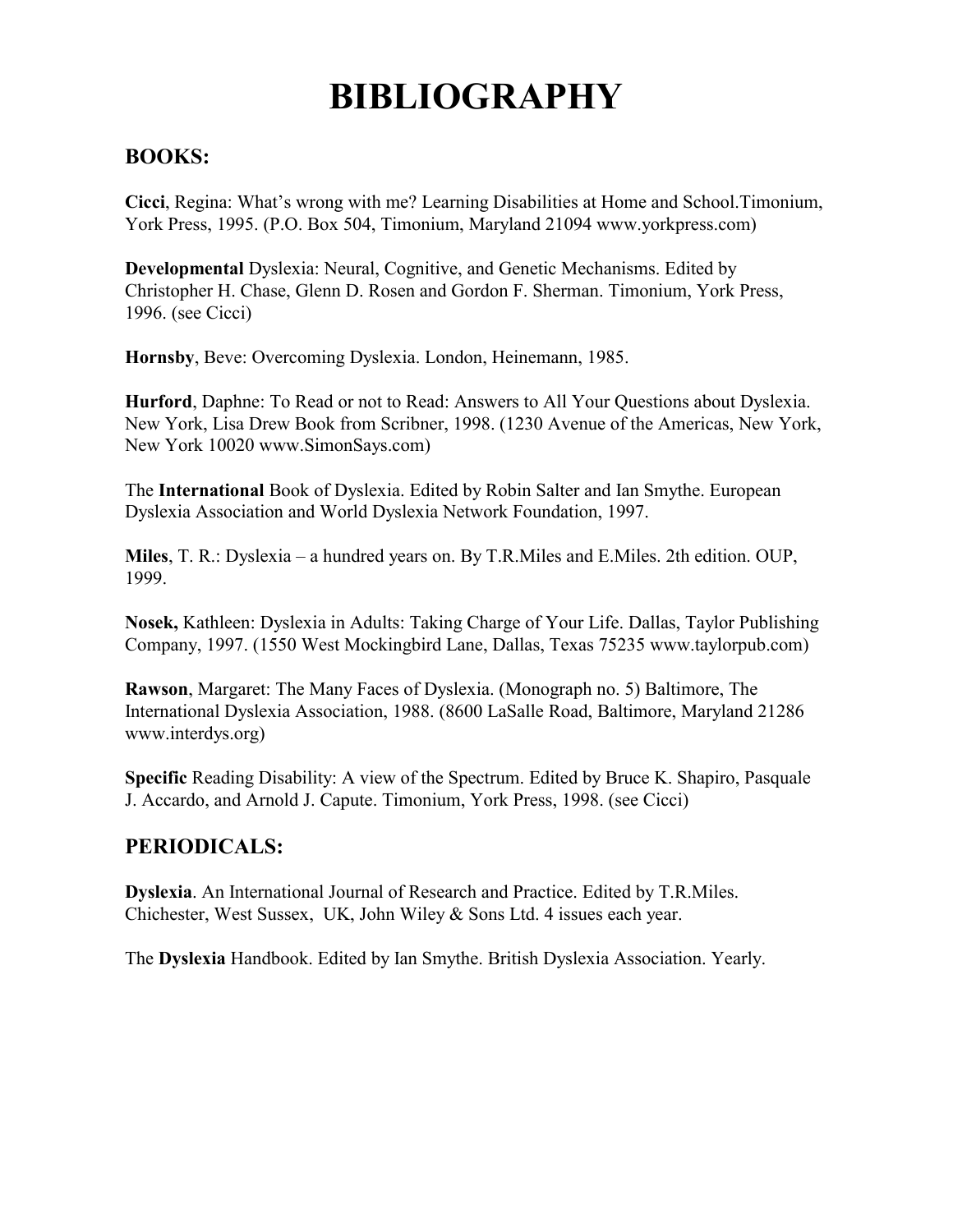# **ADDRESSES OF DYSLEXIA ASSOCIATIONS**

| <b>International</b> | European Dyslexia Association (EDA)<br>Bodenweg 21<br>CH-8406 Winterthur<br>Switzerland<br>Tel.: +41 52 202 1707<br>Fax: +41 52 202 1712<br>E-mail: susanne.bertschinger@bluewin.ch<br>bertschinger@gmx.ch                            |
|----------------------|---------------------------------------------------------------------------------------------------------------------------------------------------------------------------------------------------------------------------------------|
|                      | International Dyslexia Association (IDA)<br>8600 LaSalle Road Chester Building/Suite 382,<br>Baltimore, MD 21286-2044<br><b>USA</b><br>Tel.: (410) 296-0232  Fax: (410) 321-5069<br>E-mail:exd@aol.com<br>Web-site: www.interdys.org  |
| Austria              | Oesterreichischer Bundesverband Legasthenie<br>Rosenthalgasse 13/11, A-1140 Vienna, Austria<br>Tel.: +43 1 911 32 770<br>Fax: +43 1 911 32 77 77<br>Web-site: www.legastheine.org                                                     |
| <b>Belgium</b>       | <b>APEDA Belgium</b><br>Av. Du Globe 6 bte 11, 1190 Bruxelles, Belgium<br>Tel.: +32 2 344 1013                                                                                                                                        |
| <b>Brasil</b>        | Associacao Brasileria de Dislexia<br>Av. Angelica 2318, 12 <sup>th</sup> floor, 001228-200 Sao Paulo, Brasil<br>Tel./Fax: +55 11 258 75 68                                                                                            |
| Canada               | Learning Disabilities Association of Quebec-Dame. AQETA<br>(Association Quebecoise pour les Troubles d'Apprentissage)<br>284 Notre Dame St. West, Suite 300, Montreal H2Y IT7,<br>Canada<br>Tel.: +514 847 1324<br>Fax: $+5142815187$ |
| Catalonia            | Associacio Catalana de Dislexia<br>C/Canet NUM 4, 08017 Barcelona, Spain<br>Tel./fax: +34 93 203 03 46                                                                                                                                |
| Croatia              | <b>HUD Hrvatksa</b>                                                                                                                                                                                                                   |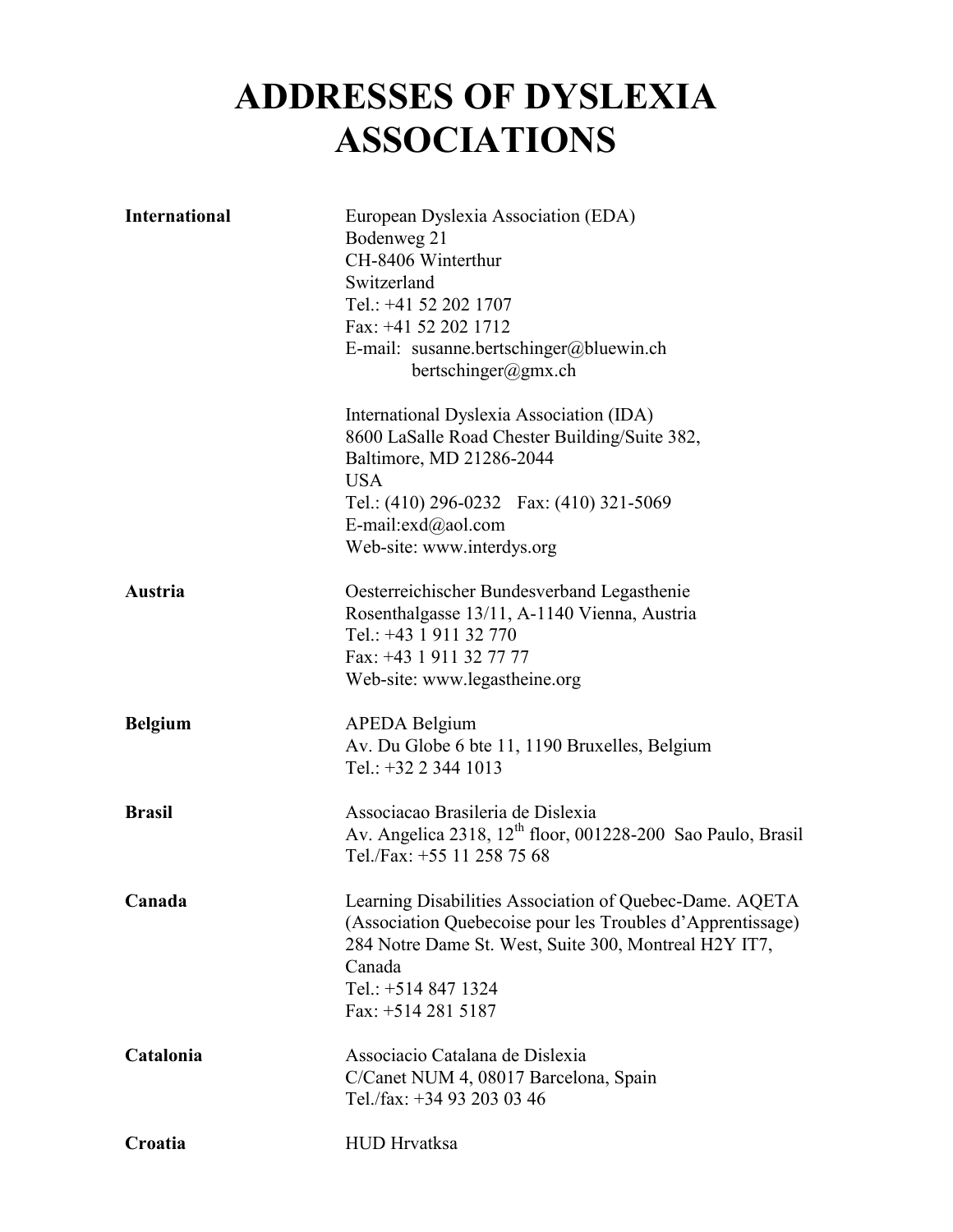|                       | Kuslanova 59a, 41000 Zagreb, Croatia<br>Tel.: +385 1 238 022<br>Fax: +385 1 229 950                                                                                                      |
|-----------------------|------------------------------------------------------------------------------------------------------------------------------------------------------------------------------------------|
| <b>Cyprus</b>         | Cyprus Dyslexia Association<br>Post Box 3367, 1682 Nicosia, Cyprus<br>Tel.: +35 7 2 31 94 11 Fax: +35 7 2 31 82 99<br>E-mail: dyslexia@cytanet.com.cy                                    |
| <b>Czech Republic</b> | Czech Dyslexia Association<br>Svatoslavova 17, Praha 4 – Nusle 140 00, Czech Republic<br>Tel.: +420 1 6913511<br>Fax: +420 2 6913511<br>E-mail: zelinkova@mymail.cz                      |
| <b>Denmark</b>        | Ordblinde/Dysleksiforeningen i Danmark<br>Kløverprisvej 10 B, 2650 Hvidovre, Denmark<br>Tel.: $+4536751088$<br>Fax: +45 36 38 85 84<br>E-mail: ordblind@e-box.dk                         |
| Finland               | <b>HERO</b><br>Vilhelmsgatan 4 B 13, 00100 Helsingfors, Finland<br>Tel.: +358 0 6869 3500<br>Fax: +358 9 6869 3520                                                                       |
| <b>France</b>         | Union Nationale France Dyslexie & Dysphasie<br>28 Ave Arnold Netter, 75012 Paris, France<br>Tel.: $+33$ 1 73 64 10<br>Fax: $+33$ 1 73 60 61                                              |
| Germany               | <b>Bundesverband Legasthenie</b><br>Königstrasse 32, 30175 Hannover, Germany<br>Tel.: $+49511318738$<br>Fax: $+49511318739$<br>E-mail: BVLEGAST@aol.com<br>Web-site: www.legasthenie.net |
| Greece                | Greek Dyslexia Association<br>Iraklidon Street 41, 16673 Voula, Athens, Greece<br>Tel.: +30 1899 1817<br>Fax: $+30$ 1960 4100                                                            |
| <b>Hungary</b>        | Dyslexias Gyermekekert Egyesulet<br>1114 Villanyi Ut 11-13, Budapest, Hungary<br>Tel.: +361 178 2781<br>Fax: $+361$ 180 3795                                                             |
|                       | Startdyslexia                                                                                                                                                                            |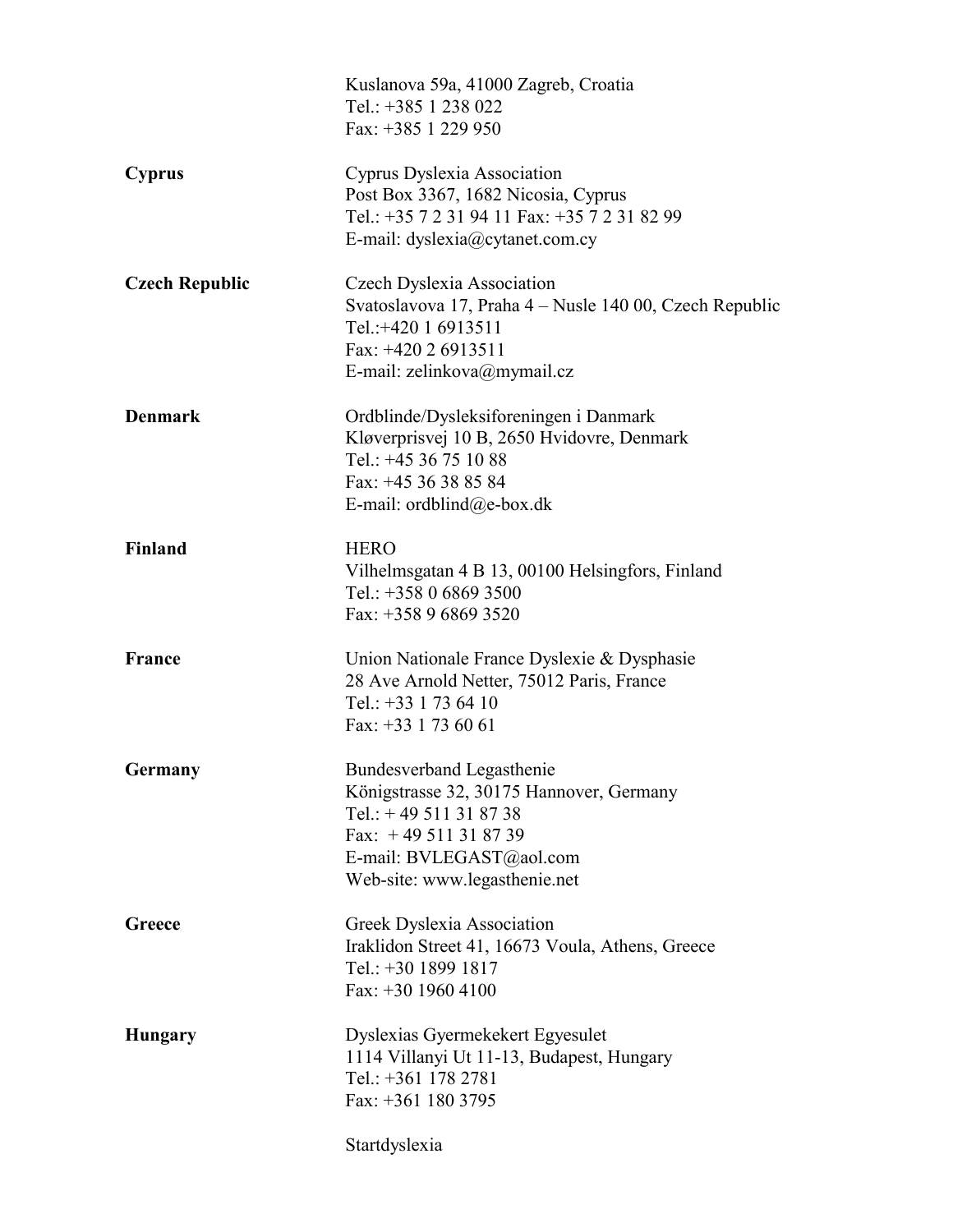|                    | Eszék Utca 5<br>1114 Budapest, Hungary<br>Tel.: +36 30 992 7764<br>Fax: $+36$ 14 66 505<br>E-mail: hegedusfam@matavnet.hu                                                                                     |
|--------------------|---------------------------------------------------------------------------------------------------------------------------------------------------------------------------------------------------------------|
| <b>Ireland</b>     | Association for Children and Adults with Learning Disabilities<br>1 Suffolk Street, Dublin 2, Ireland<br>Tel.: +35 31 6790276<br>Fax: +35 31 6790273<br>E-mail: $\text{acld}(\widehat{a})$ iol.ie             |
| <b>Israel</b>      | International Dyslexia Association / Israel<br>24A Alexander Hagadol, Post Box 6304, Hod Hasharon,<br><b>Israel 45241</b><br>Tel.: +972 974 09646<br>Fax: +972 974 03160<br>E-mail: davidzvi@netvision.net.il |
| <b>Italy</b>       | Associazone Italiana Dislessia A.I.D.<br>Via Argenti, 8, 40124 Bologna, Italy<br>Tel.: +39 51 380 924<br>Fax: $+39516476637$<br>E-Mail: <u>a.i.d@dislessie.it</u>                                             |
| Luxembourg         | <b>DYSPEL</b><br>21 rue de Luxembourg, L-5364 Schrassig, Luxembourg<br>Tel./fax: +352 35 9769                                                                                                                 |
| <b>Malta</b>       | The Dyslexia Association<br>San Pawl Tat Targa, Naxxar, NXR 06, Malta<br>Tel.: $+356413305$<br>Fax: $+356413674$                                                                                              |
| <b>Netherlands</b> | <b>Stichting Dyslexie Nederland</b><br>Oudezijds Voorburgwal 153, 1012 ES Amsterdam,<br>The Netherlands<br>Tel.: +3120 6272106<br>E-mail: henneman@euronet.nl                                                 |
| <b>Norway</b>      | Dysleksiforbundet i Norge<br>Box 8731 Youngstorget, 0028 Oslo, Norway<br>Tel.: +47 22 33 442 75<br>Fax: +47 22 42 95 54<br>E-mail: henning@dysleksiforbundet.no                                               |
| <b>Philippines</b> | The Philippine Dyslexia Foundation<br>28 $7th$ Street, New Manila, Quezon City, Philippines                                                                                                                   |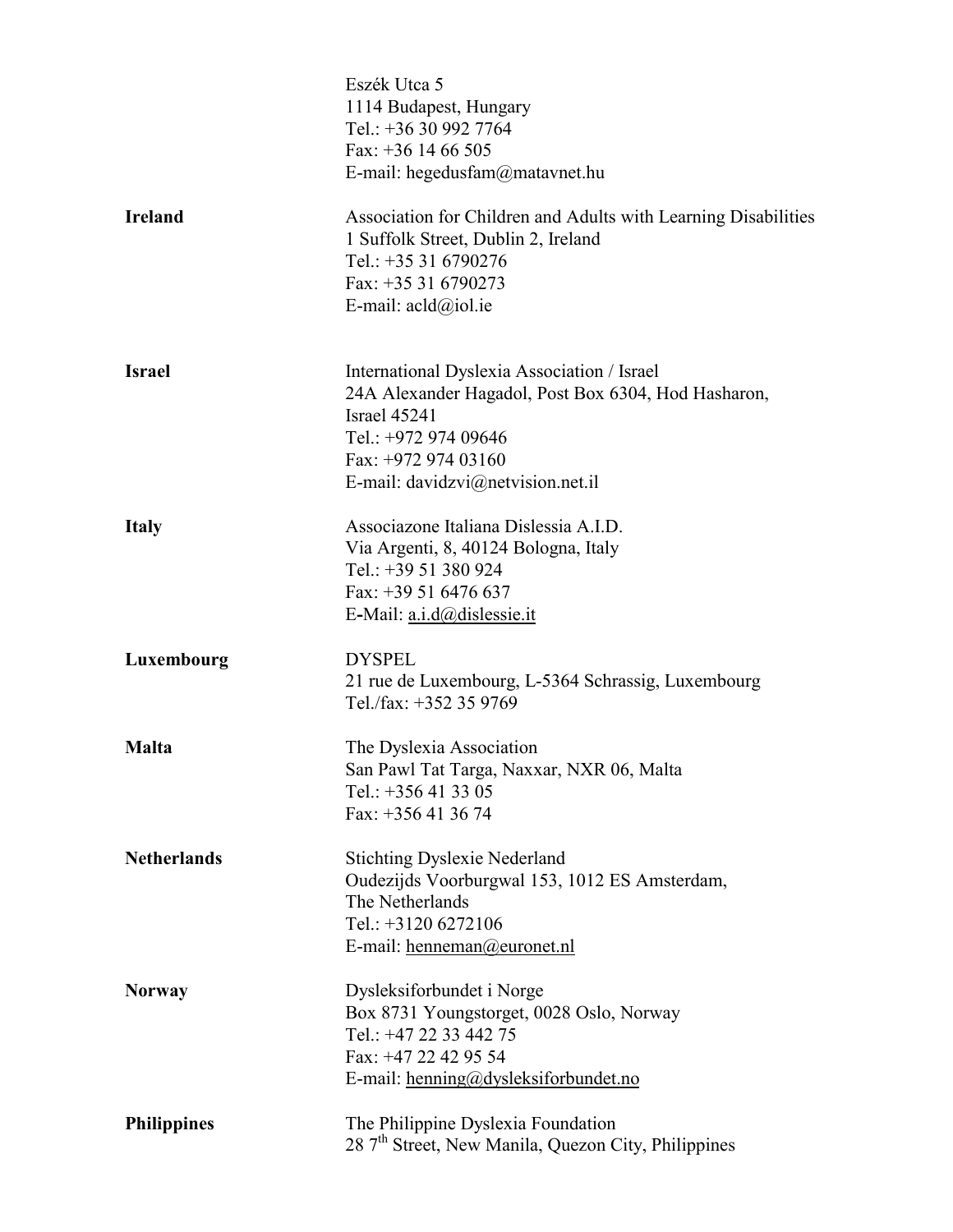|                       | Tel.: $+6324169285$<br>Fax: +632 724 3871<br>E-mail: phil dyslexia foundation@hotmail.com                                                                                                                                    |
|-----------------------|------------------------------------------------------------------------------------------------------------------------------------------------------------------------------------------------------------------------------|
| Poland                | Polski Towarzystwo Dysleksji<br>Pomorska 68, 80 343 Gdansk, Poland<br>Tel./fax: $+48585545761$<br>E-mail: $psymbg(\omega$ univ.gda.pl                                                                                        |
| <b>Scotland</b>       | Scottish Dyslexia Associaiton<br>Unit 3, Stirling Business Centre,<br>Wellgreen, Stirling FK8 2DZ, Scotland, UK<br>Tel.: +44 1786 446650<br>Fax: +44 1786 471235<br>E-mail: dyslexia.scotland@dial.pipex.com                 |
| <b>Spain</b>          | Association de Padres de Ninos Con Dyslexia<br>Plaza San Amaro 7, 28020 Madrid, Spain<br>Tel./fax: +341 571 97 18                                                                                                            |
| <b>Sweden</b>         | FMLS,<br>Brahegatan 20, 114 37 Stockholm, Sweden<br>Tel.: $+468651700$<br>Fax: +46 8 660 79 77<br>Föreldraföreningen för Dyslektiska Barn<br>Surbrunnsgatan 42 1 tr. Og, S-113 48 Stockholm, Sweden<br>Tel.: +46 8 612 06 56 |
|                       | Fax: +46 8 612 33 77<br>E-mail: e-postdyslexi@fob.se                                                                                                                                                                         |
| <b>Switzerland</b>    | Verband Dyslexie Schweiz<br>Postfach 1270, 8071 Zürich, Switzerland<br>Tel.: +41 52 345 04 61<br>Fax: +41 52 345 04 62<br>E-mail: dyslexie@swissonline.ch                                                                    |
| <b>United Kingdom</b> | <b>British Dyslexia Association</b><br>98 London Road, Reading, Berkshire RG1 5AU, England<br>Tel.: +44 118 966 2677<br>Fax: +44 118 935 1927<br>E-mail: admin@bda-dyslexiahelp-bda.demon.co.uk                              |